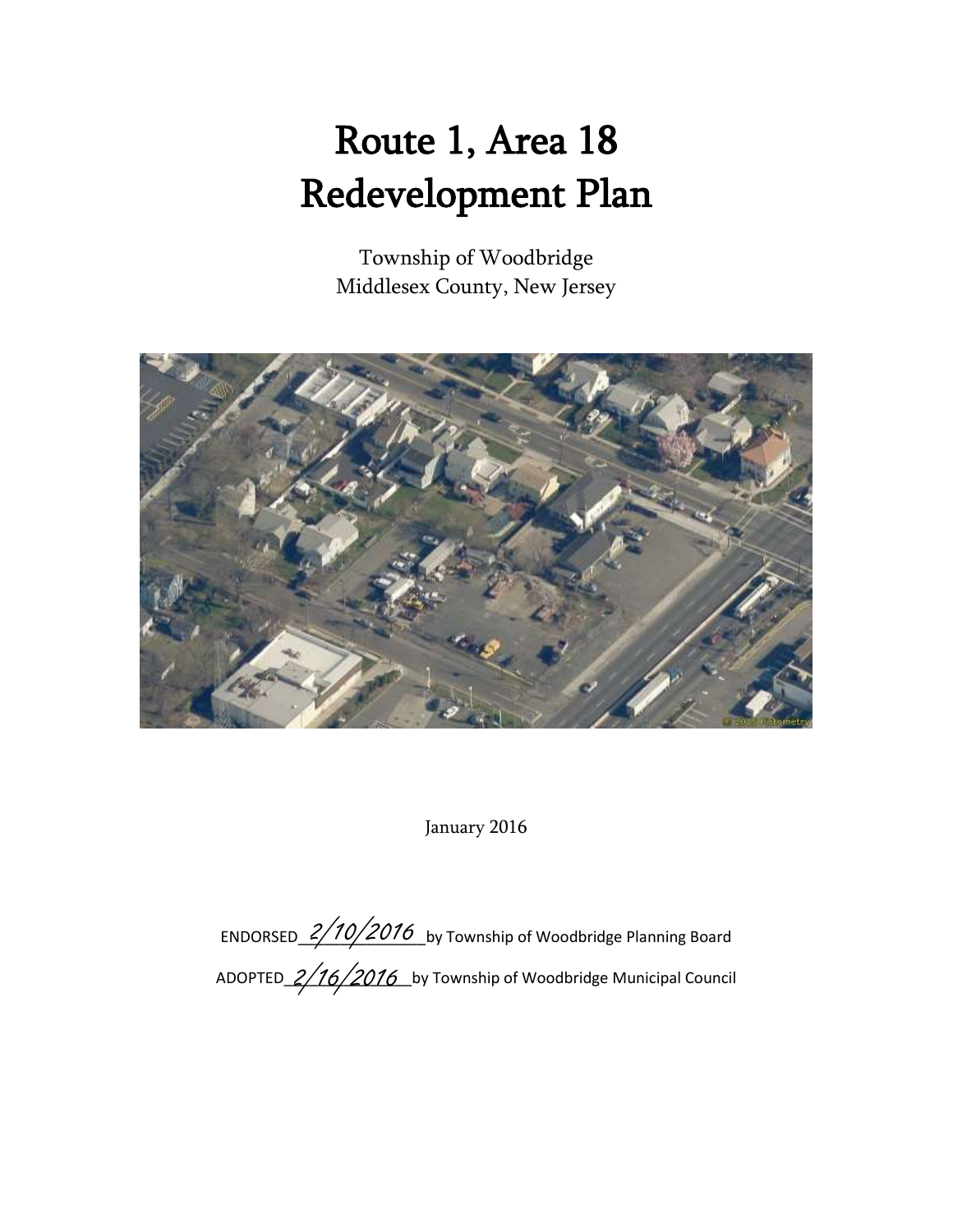# Route 1, Area 18 Redevelopment Plan

Township of Woodbridge



Prepared by Woodbridge Township Department of Planning & Development

> Marta E. Lefsky, A.I.C.P., P.P. License No. 05177

\_\_\_\_\_\_\_\_\_\_\_\_\_\_\_\_\_\_\_\_\_\_\_\_\_\_\_\_\_\_\_

Eric Griffith, A.I.C.P., P.P. License No. 33LI00622200

\_\_\_\_\_\_\_\_\_\_\_\_\_\_\_\_\_\_\_\_\_\_\_\_\_\_\_\_\_\_

Chris Kesici, A.I.C.P., P.P. License No. 33LI00618600

\_\_\_\_\_\_\_\_\_\_\_\_\_\_\_\_\_\_\_\_\_\_\_\_\_\_\_\_\_\_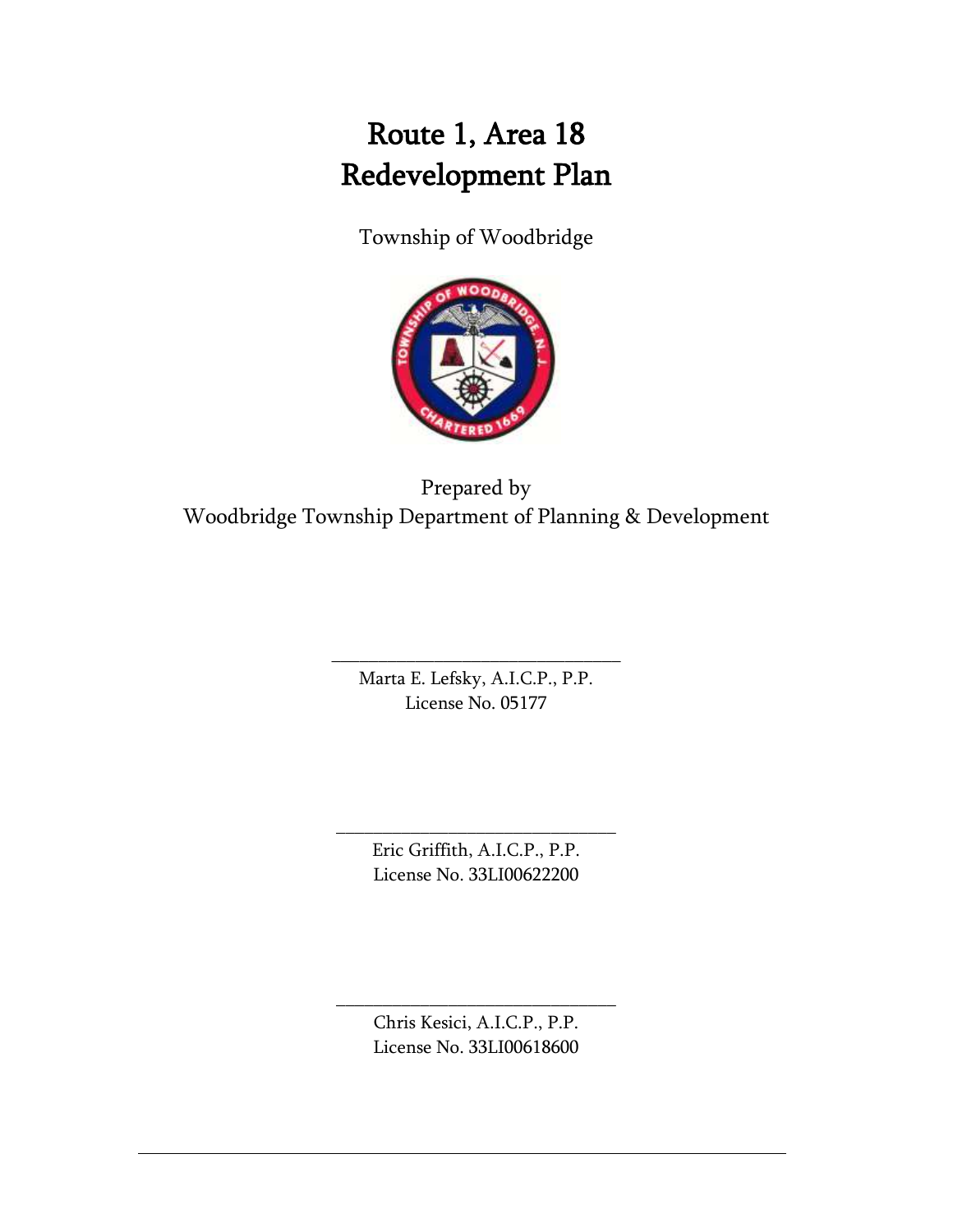Table of Contents

| ROUTE 1, AREA 18 REDEVELOPMENT AREA ZONING STANDARDS 10 |  |
|---------------------------------------------------------|--|
|                                                         |  |
|                                                         |  |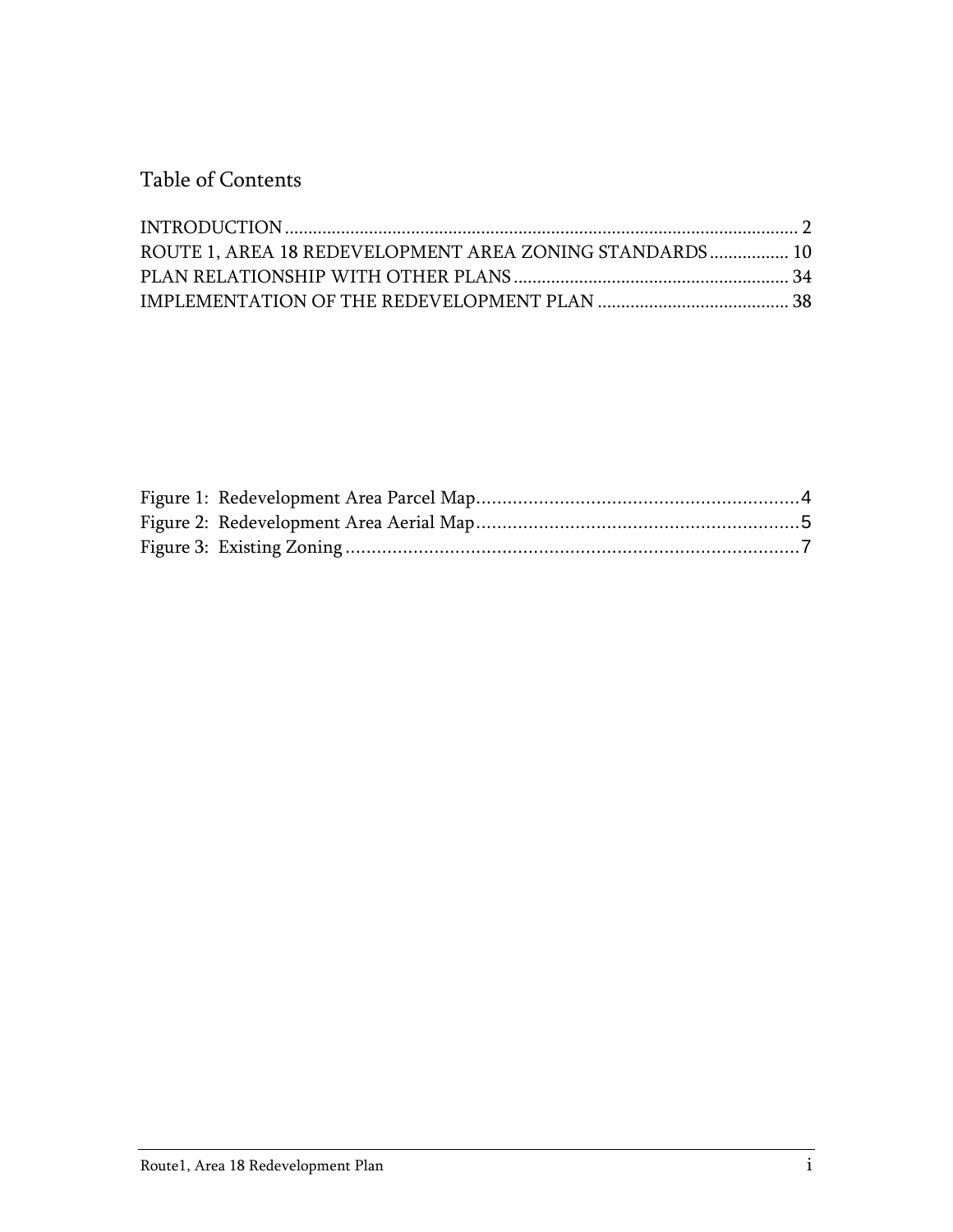# <span id="page-3-0"></span>INTRODUCTION

This Redevelopment Plan represents an ongoing effort to improve the Route 1 highway corridor in Woodbridge Township. This plan will foster the transformation of some properties in the Avenel section of the Township into safe, attractive, commercial sites. This Redevelopment Area should be a highly desirable location for businesses to thrive.

The redevelopment of this section of Route 1 presents unique challenges. This area is currently in the Route One Corridor Redevelopment Area. In response to the physical and economic conditions along the Route One Corridor, the Township Council requested that the Planning Board evaluate certain properties as an "area in need of redevelopment" on August 4, 1998, April 6, 1999, and August 3 1999. The Council concluded that the Area did meet the criteria to be designated as an "area in need of redevelopment" on November 3, 1999 and adopted the Route One Corridor Redevelopment Plan for the Area. On April 7, 2015, the Council asked the Planning Board to evaluate two additional parcels (Block 821, Lots 8 & 24) as a "noncondemnation area in need of redevelopment." The Council concluded that the additional parcels did meet the criteria to be designated as a "non-condemnation area in need of redevelopment" on July 21, 2015.

The redevelopment of the Route One Corridor has continued over the years with new redevelopment plans adopted along Route 1. These areas include Route 1 Area 1, Route 1 Area 2, Route 1 Area 7, Route 1 Area 15, Route 1 Area 16, and Route 1 Area 17. This plan is a furtherance of redevelopment efforts along Route 1.

#### STATUTORY REQUIREMENTS

According to the Local Redevelopment and Housing Law (N.J.S.A. 40:A 12A-1, et. seq.) the Redevelopment Plan shall include an outline for the planning, development, redevelopment or rehabilitation of the project area sufficient to indicate:

- Its relationship to definitive local objectives as to appropriate land uses, density of population and improved traffic and public transportation, public utilities, recreational and community facilities and other public improvements;
- Proposed land uses and building requirements in the project area;
- Adequate provision for the temporary and permanent relocation as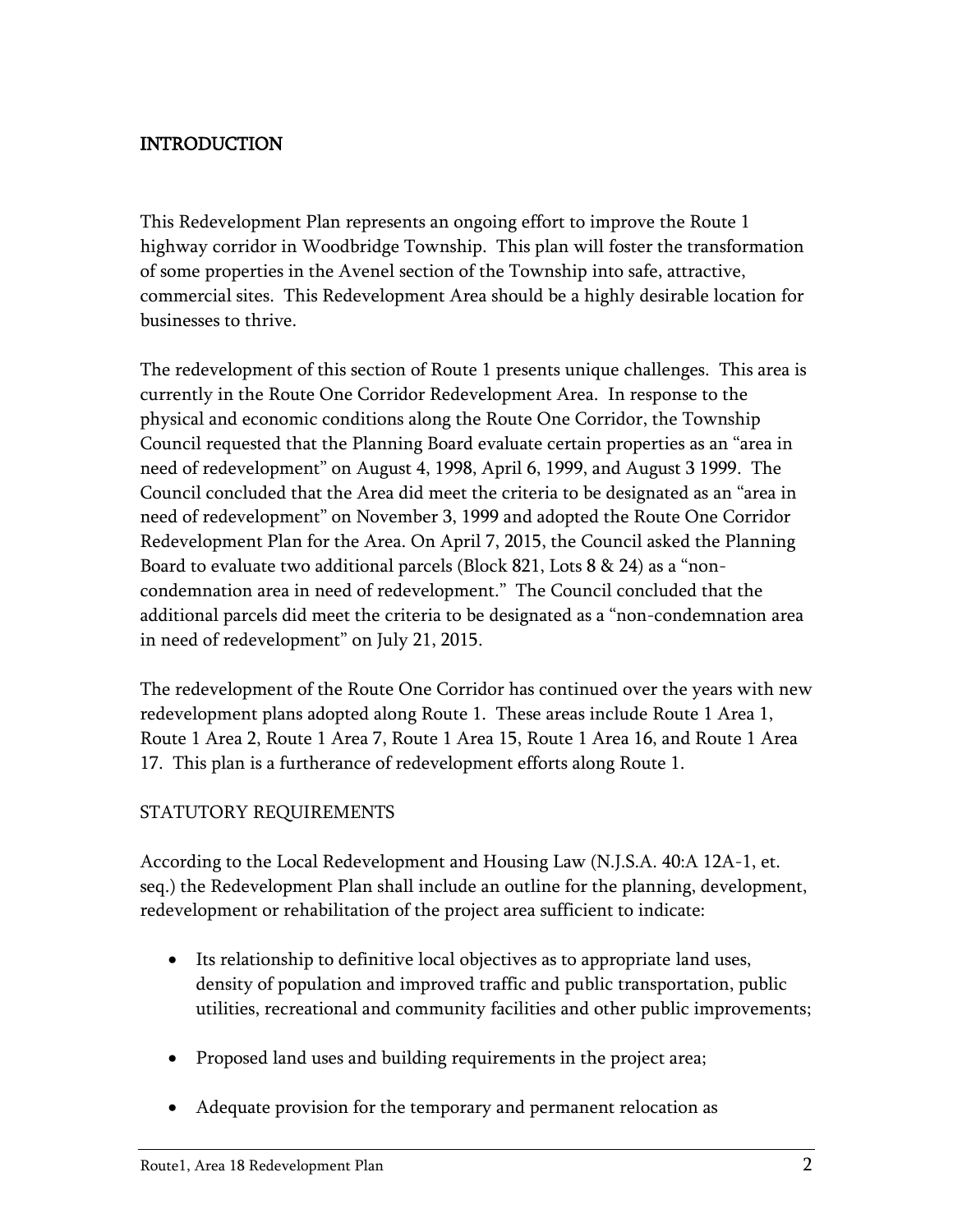necessary of residents in the project area, including an estimate of the extent to which decent, safe, and sanitary dwelling units, affordable to displaced residents will be available in the existing local housing market;

- An identification of any property within the Redevelopment Area proposed to be acquired in accordance with the Redevelopment Plan;
- Any significant relationship of the Redevelopment Plan to:
	- A) The Master Plans of contiguous municipalities;
	- B) The Master Plan of the County in which the municipality is located; and;
	- C) The State Development and Redevelopment Plans adopted pursuant to the "State Planning Act."

#### PLANNING CONTEXT

The Township of Woodbridge is 24.2 square miles in size and located in northeastern Middlesex County. The Township of Woodbridge is bordered by Clark Township, the City of Rahway, the City of Linden, and Union County to the north; the Borough of Carteret, the Arthur Kill and the City of Perth Amboy to the east; the Raritan River to the south; and Edison Township to the west.

The Avenel section of the Township is generally bound by the City of Rahway and the City of Linden to the north, the Borough of Carteret to the east, St. Georges Avenue to the west, and the Port Reading Railroad to the south. The Avenel section consists of residential neighborhoods, commercial uses along Route 1, and industrial uses concentrated in the north-eastern portion of this section of town.

The Route 1, Area 18 Redevelopment Area is located at on the southbound side of Route 1 between Avenel Street and Lord Street. The Area consists of six (6) parcels with a total area of approximately 1.43 acres. The following properties comprise the redevelopment area: Block 821, Lots 8, 10, 12, 14, 24, 26.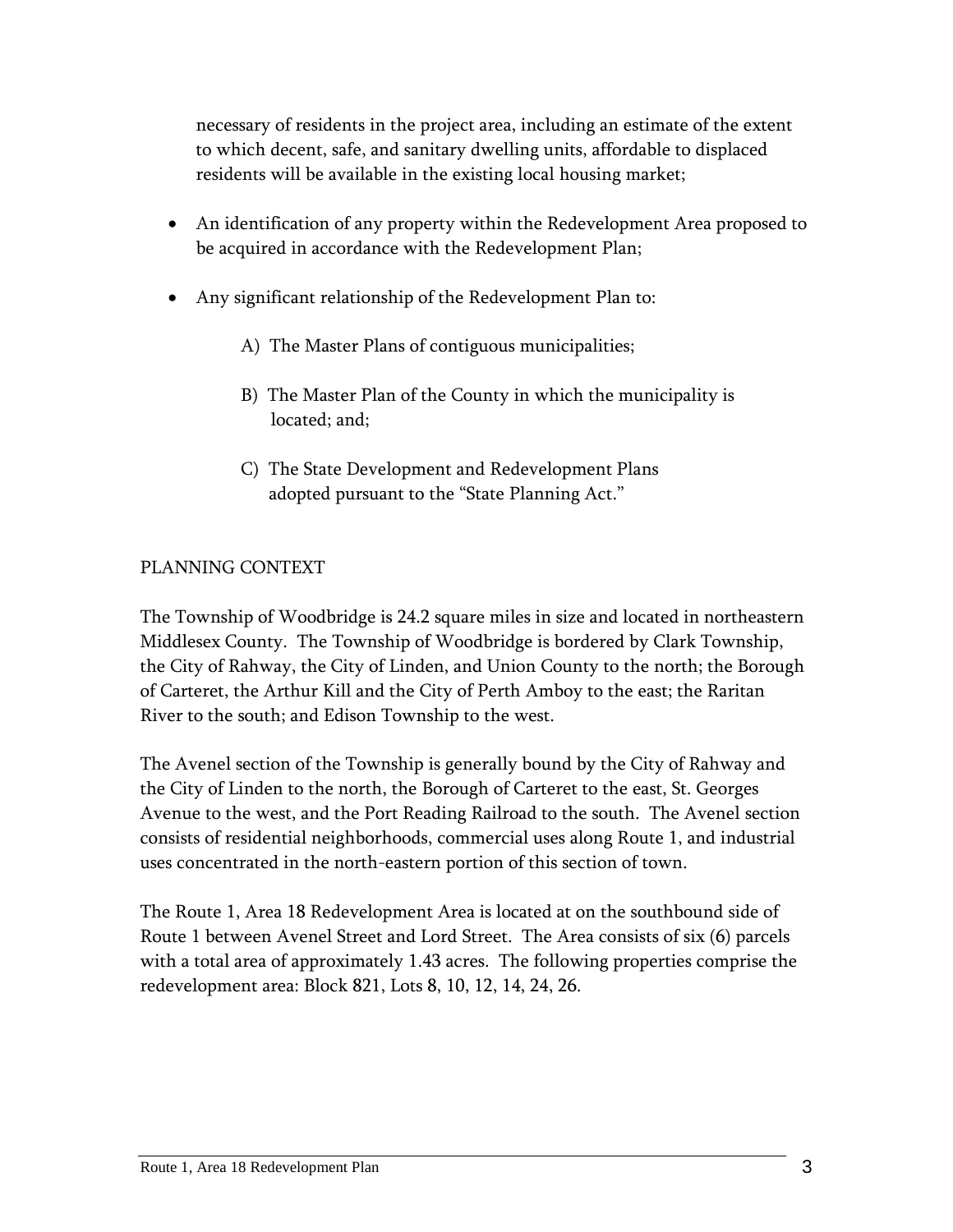<span id="page-5-0"></span>

Figure 1: Redevelopment Area Parcel Map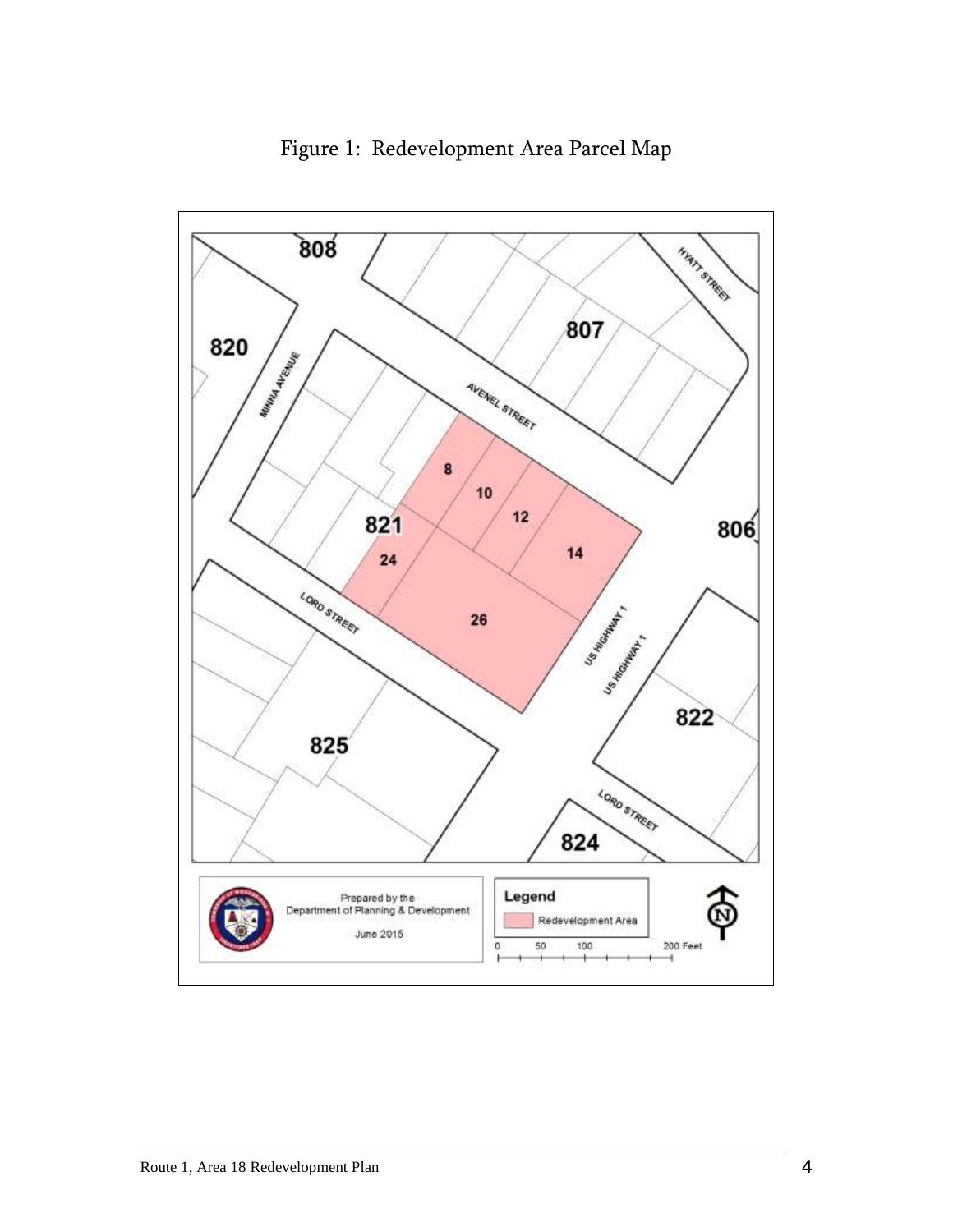<span id="page-6-0"></span>

Figure 2: Redevelopment Area Aerial Map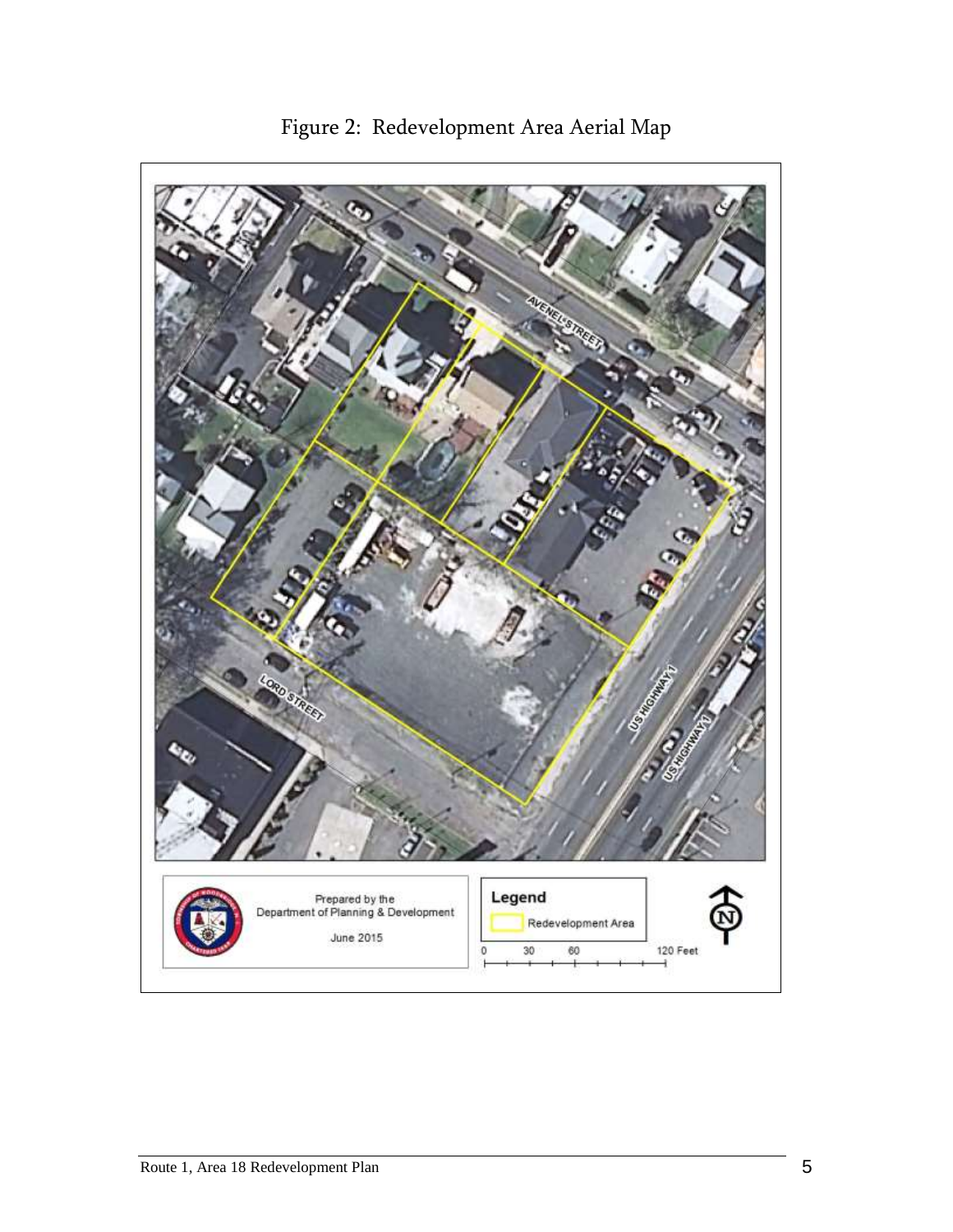#### HISTORY OF AVENEL

The Avenel section of Woodbridge Township was once known as "Demarest on the Hill" after the Demarest colonial family. Captain Demarest later founded the community of Avenel which he named after his daughter. Avenel developed as an active residential community with its own schools, churches, and small businesses. Today, a large portion of Avenel remains residential, however, the northern portion of this section of the town exclusively contains light industrial uses and extensive commercial uses are located along Route 1.

Avenel has one of three New Jersey Transit train stations found in the Township.

#### MASTER PLANNING AND ZONING DESIGNATION HISTORY

The Township Master Plan recognizes that the current land use for this area is redevelopment. The redevelopment area is in the Route 1 Corridor Redevelopment Area (R1R). The Master Plan proposes designation of this area as a redevelopment area.

#### PLAN GOALS

The overall goal of this Redevelopment Plan is to address the existing conditions that have negatively impacted the Area and comprehensively upgrade the area for redevelopment. The Township aims to reach the following goals:

- To stimulate economic investment in the Area and along Route 1;
- To promote the effective use of all the Redevelopment Area properties.
- To increase property values and increase the property tax base;
- To develop a safe and modern commercial sites;
- To improve the physical appearance of the Area.
- To minimize access points from Route 1.
- <span id="page-7-0"></span> To protect adjacent residential neighborhoods from the impacts of incompatible uses.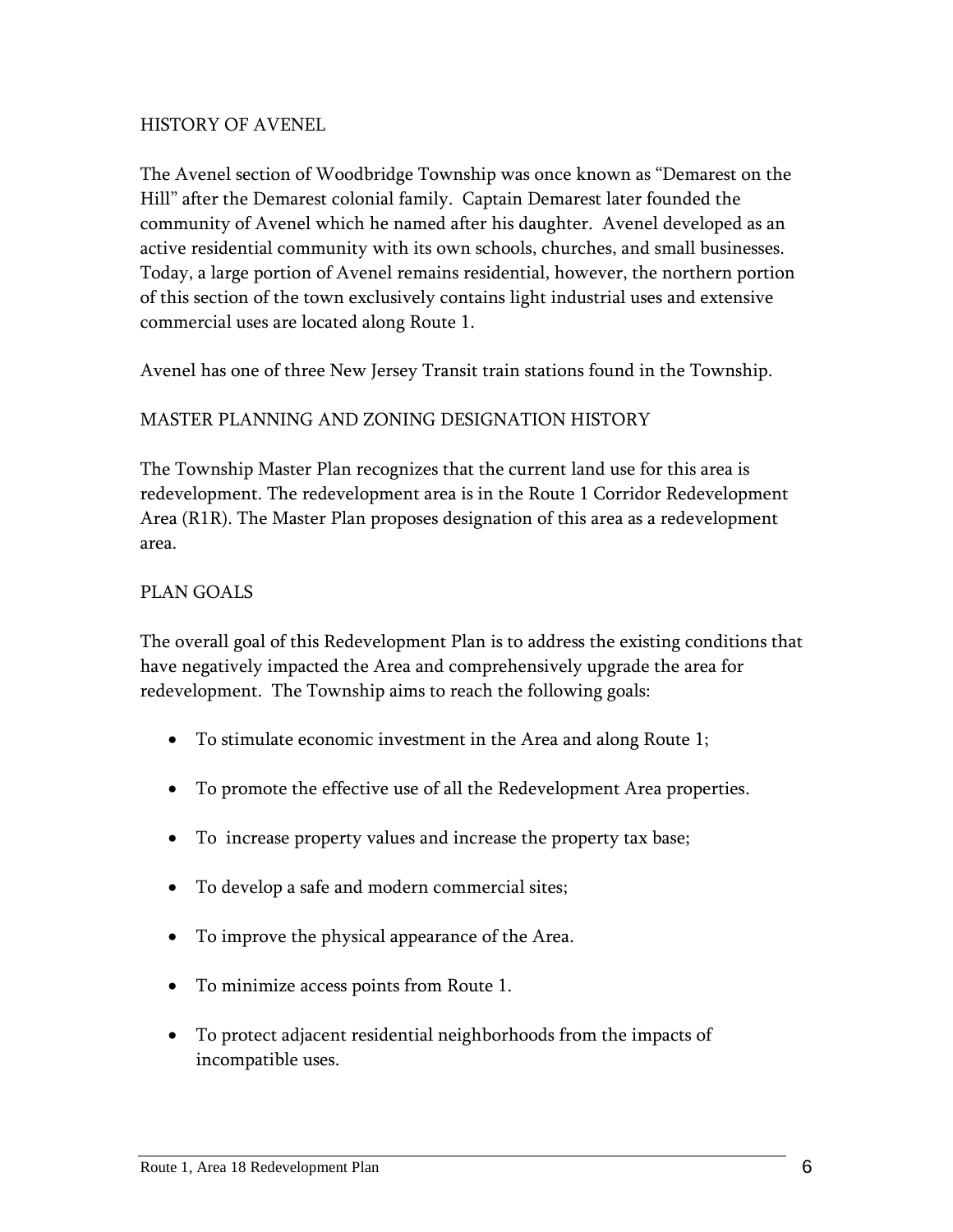

Figure 3: Existing Zoning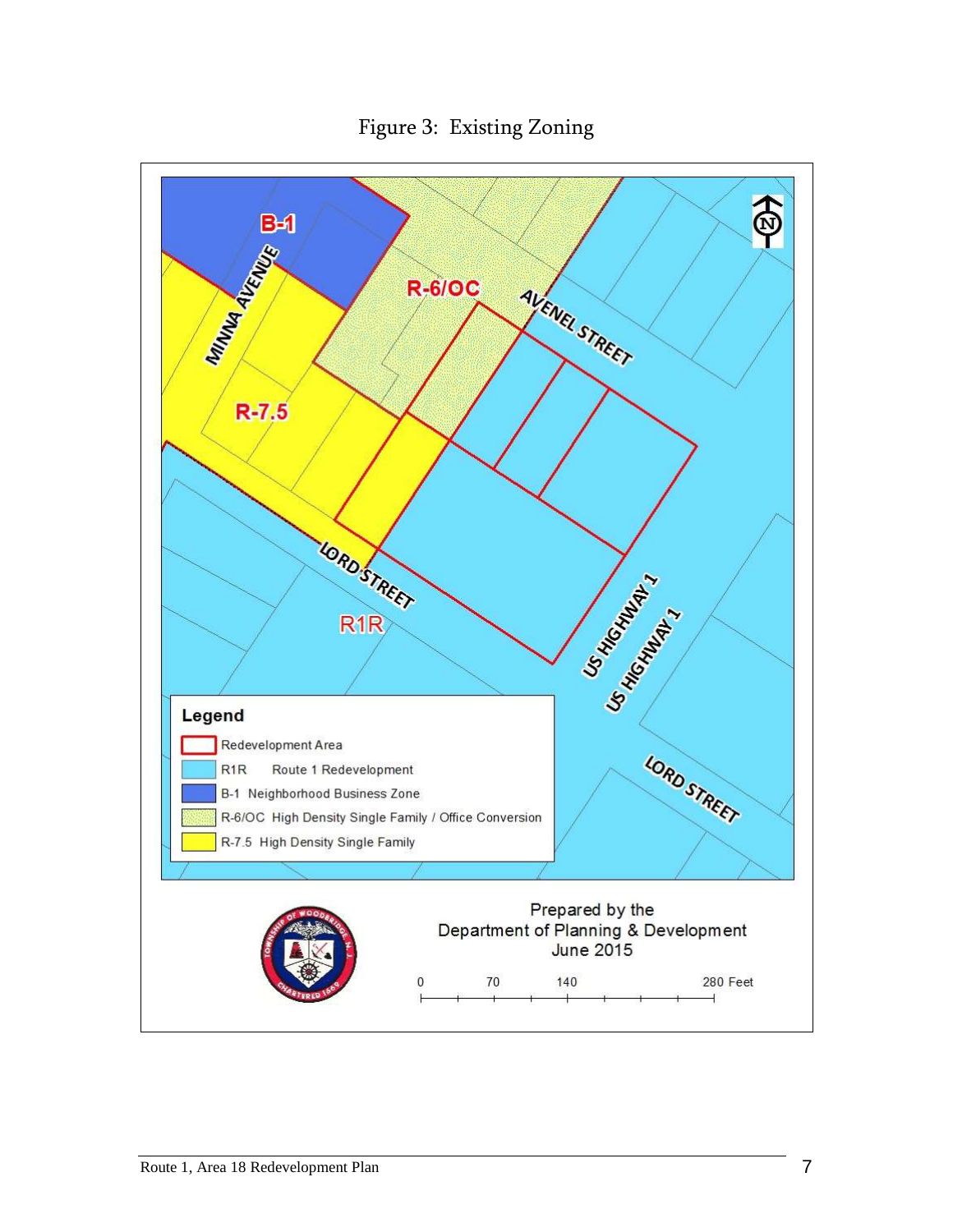# RELATIONSHIP OF PLAN TO THE TOWNSHIP LAND USE AND DEVELOPMENT ORDINANCE (APPLICATION & PROCESS)

The Redevelopment Area shall be redeveloped in accordance with the standards detailed in this Redevelopment Plan. This Plan supersedes the use and bulk provisions of the Township Land Use and Development Ordinance (Chapter 150) for the Redevelopment Area unless specifically referenced. Other Township regulations affecting developments that are in conflict are superseded by this Plan; however, existing engineering standards, performance standards and definitions shall apply.

In connection with site plan or subdivision applications, the Planning Board may grant deviations from the regulations contained within this Redevelopment Plan where by reason of exceptional narrowness, shallowness or shape of a specific piece of property or by reason of exceptional topographic conditions, pre-existing structures and physical features uniquely affecting a specific piece of property, the strict application of any area, yard, bulk or design objective or regulation adopted pursuant to this Redevelopment Plan would result in peculiar and exceptional practical difficulties to, or exceptional or undue hardship upon, the developer or redeveloper of such property. The Planning Board may also grant a deviation from the regulations contained within this Redevelopment Plan related to a specific piece of property where the purposes of this Redevelopment Plan would be advanced by such deviation from the strict application of the requirements of this Plan and the benefits of granting the deviation would outweigh any detriments.

The Planning Board may grant exceptions or waivers of design standards from the requirements for site plan or subdivision approval as may be reasonable and within the general purpose and intent of the provisions for site plan review and/or subdivision approval within the Plan, if the literal enforcement of one or more provisions of the Plan is impracticable or would exact undue hardship because of peculiar conditions pertaining to this site. No deviations may be granted under the terms of this section unless such deviations can be granted without resulting in substantial detriment to the public good and will not substantially impair the intent and purpose of the Redevelopment Plan.

No deviations may be granted which will result in permitting a use that is not a permitted use within this Redevelopment Plan. Any deviations from standards of this Plan that results in a "d" variance pursuant to N.J.S.A. 40:55D-70d shall be addressed as an amendment to the Plan rather than via variance relief through the Township's Zoning Board of Adjustment. An application requesting a deviation from the requirements of this Redevelopment Plan shall provide public notice of such application in accordance with the public notice requirement set forth in N.J.S.A.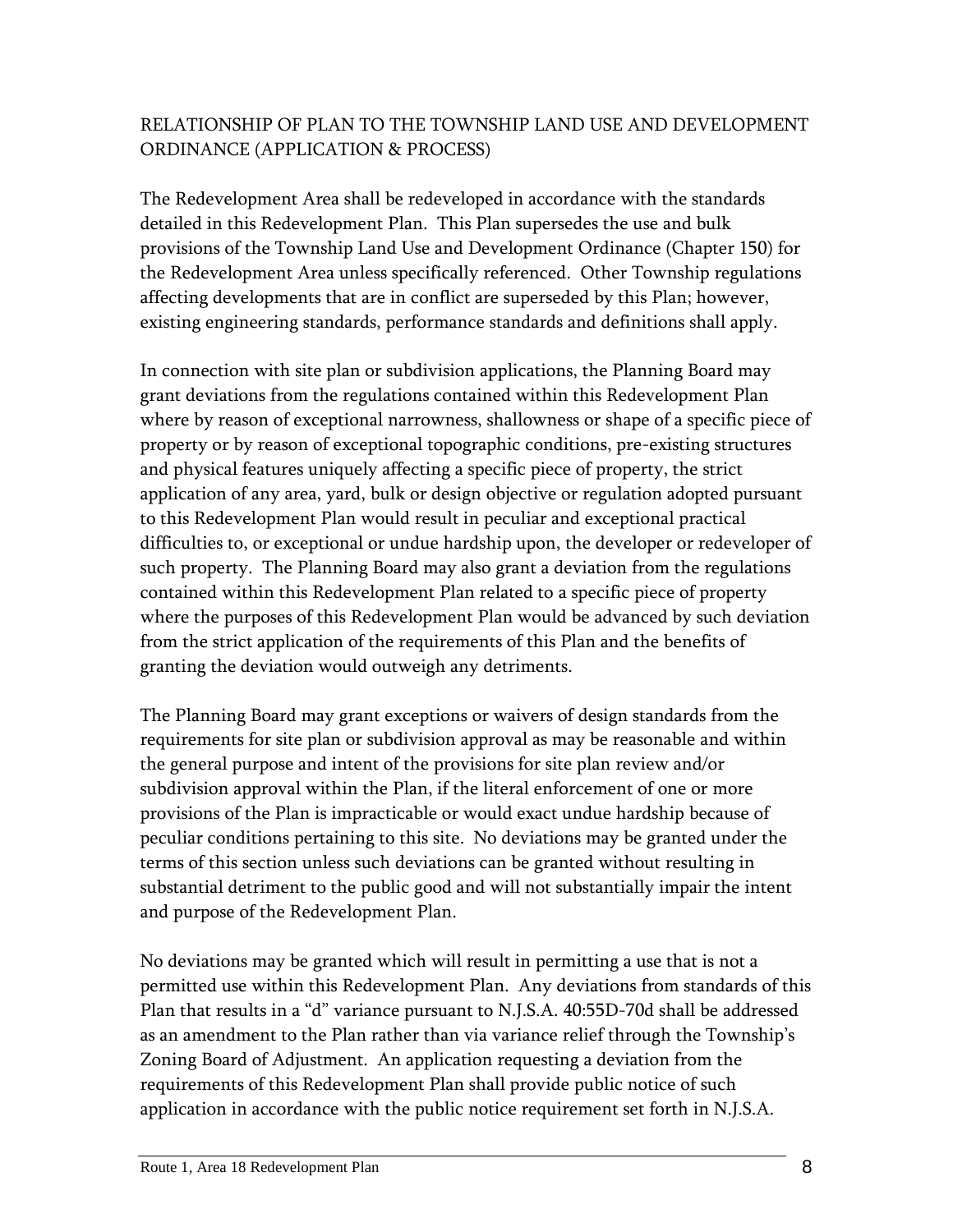40:55D- 12a.&b. All development must be approved by the Planning Board and shall be submitted through the normal site plan and subdivision procedures as identified as N.J.S.A. 40:55D, et seq.

Final adoption of this Redevelopment Plan by the Township Council shall be considered an amendment to the Township of Woodbridge Land Use and Development Ordinance and Zoning Map. Unless otherwise defined in the Plan, terms used in this Plan shall have the same meaning as defined in the Township's Land Use and Development Ordinance.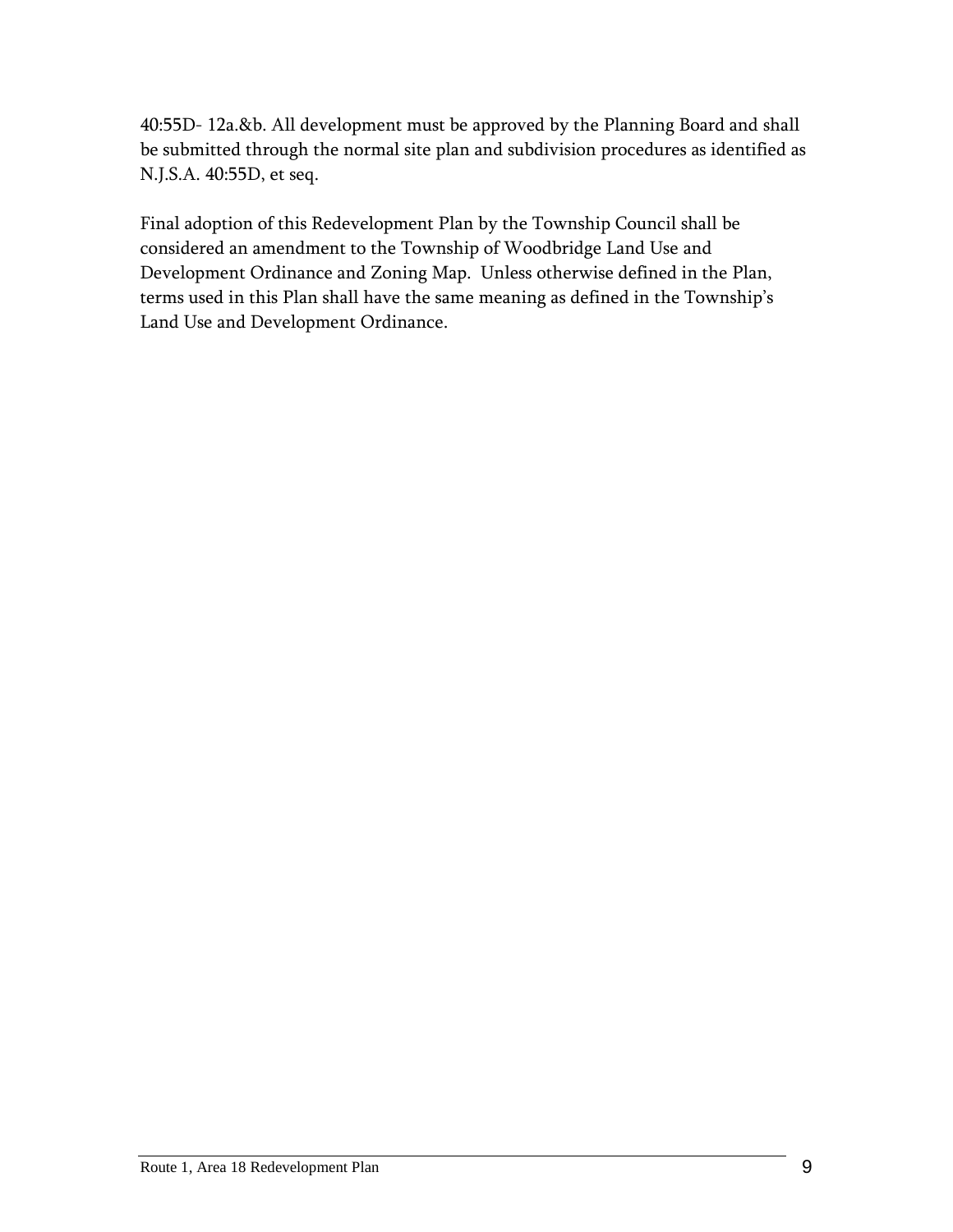# <span id="page-11-0"></span>ROUTE 1, AREA 18 REDEVELOPMENT AREA ZONING STANDARDS

It is the intent of this Plan to encourage the redevelopment of the Area by improving current infrastructure to existing businesses, including safe site designs.

The following standards contain information pertaining to the purpose of the district; the permitted and accessory uses; bulk standards; and other district-specific standards. The general design standards apply to all zones. The evaluation of any proposal submitted under the Redevelopment Plan shall be based upon sections of this Redevelopment Plan entitled Relationship of Plan to the Township Land Development Regulations including District and Design Standards.

A. Purpose:

The purpose of this Redevelopment Zone is to enhance properties along Route 1 and the adjacent area by making them safe and attractive commercial uses.

B. Permitted Uses:

Principal Use:

A building may be erected, altered or used and a lot or premises may be occupied and used for any of the following purposes:

| 24-hour/7 days per week automotive<br>fueling stations with canopies and | Art galleries                                  |
|--------------------------------------------------------------------------|------------------------------------------------|
| convenience stores                                                       | Artist's supplies                              |
| Advertising agencies                                                     | Assisted living facilities (Age<br>Restricted) |
| Advertising specialty offices                                            |                                                |
|                                                                          | Audiovisual equipment                          |
| Amusement center                                                         |                                                |
| Antique sales                                                            | Bakery shops                                   |
|                                                                          | Banks                                          |
| Apparel                                                                  |                                                |
|                                                                          | <b>Barbershops</b>                             |
| Appliance stores                                                         |                                                |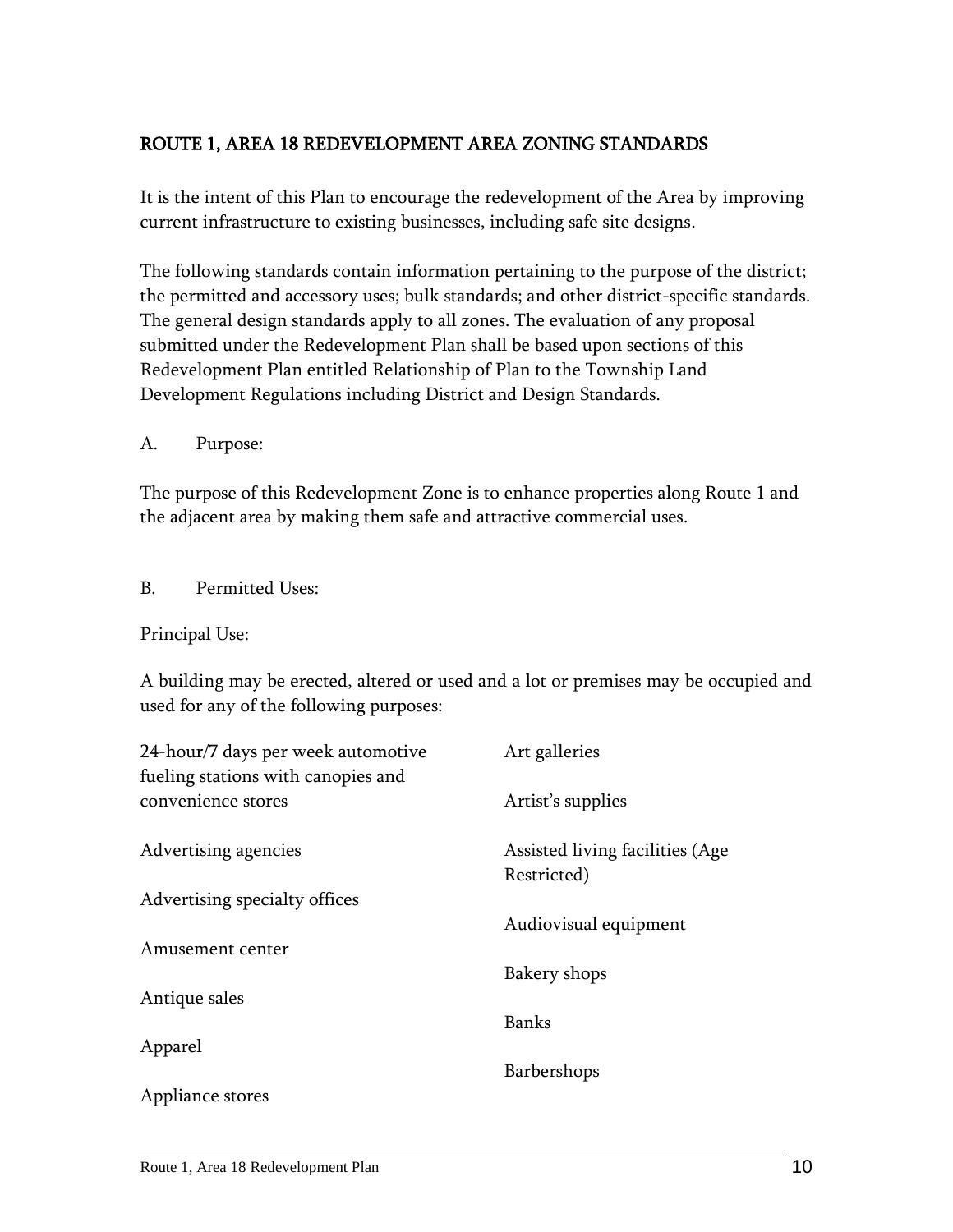| Beauty and cosmetic shops                                    | Cellular phone sales and repair      |
|--------------------------------------------------------------|--------------------------------------|
| Beer, ale and liquor sales                                   | China shops                          |
| Bicycle shops                                                | Computer Sales and repair            |
| <b>Blueprinting and Photostatting</b>                        | Cigars and tobacco sales             |
| Book, periodical and newspaper sales                         | Cleaner pickup or laundry pickup     |
| Bridal and wedding services                                  | Clothing and pressing establishments |
| Broadcasting studios and offices                             | Clothing or accessory stores         |
| Business equipment sales                                     | Clubs                                |
| Business machine                                             | Coffee Shops                         |
| <b>Business offices</b>                                      | Cocktail lounges                     |
| <b>Business schools</b>                                      | Convenience stores                   |
| Butcher shops or meat markets (no<br>slaughtering permitted) | Cosmetic shops                       |
| Camera and/or photographic supply                            | Costume rentals                      |
| stores                                                       | Credit union offices                 |
| Candy sales                                                  | Curtain shops                        |
| Car Washes                                                   | Dance schools                        |
| Card shops                                                   | Dairy products, retail               |
| Caterers                                                     | Daycare facilities                   |
| Carpet, rug and floor covering stores                        | Delicatessens                        |
| Ceramic products                                             | Delivery services                    |
| Children's gyms/play places                                  | Diners                               |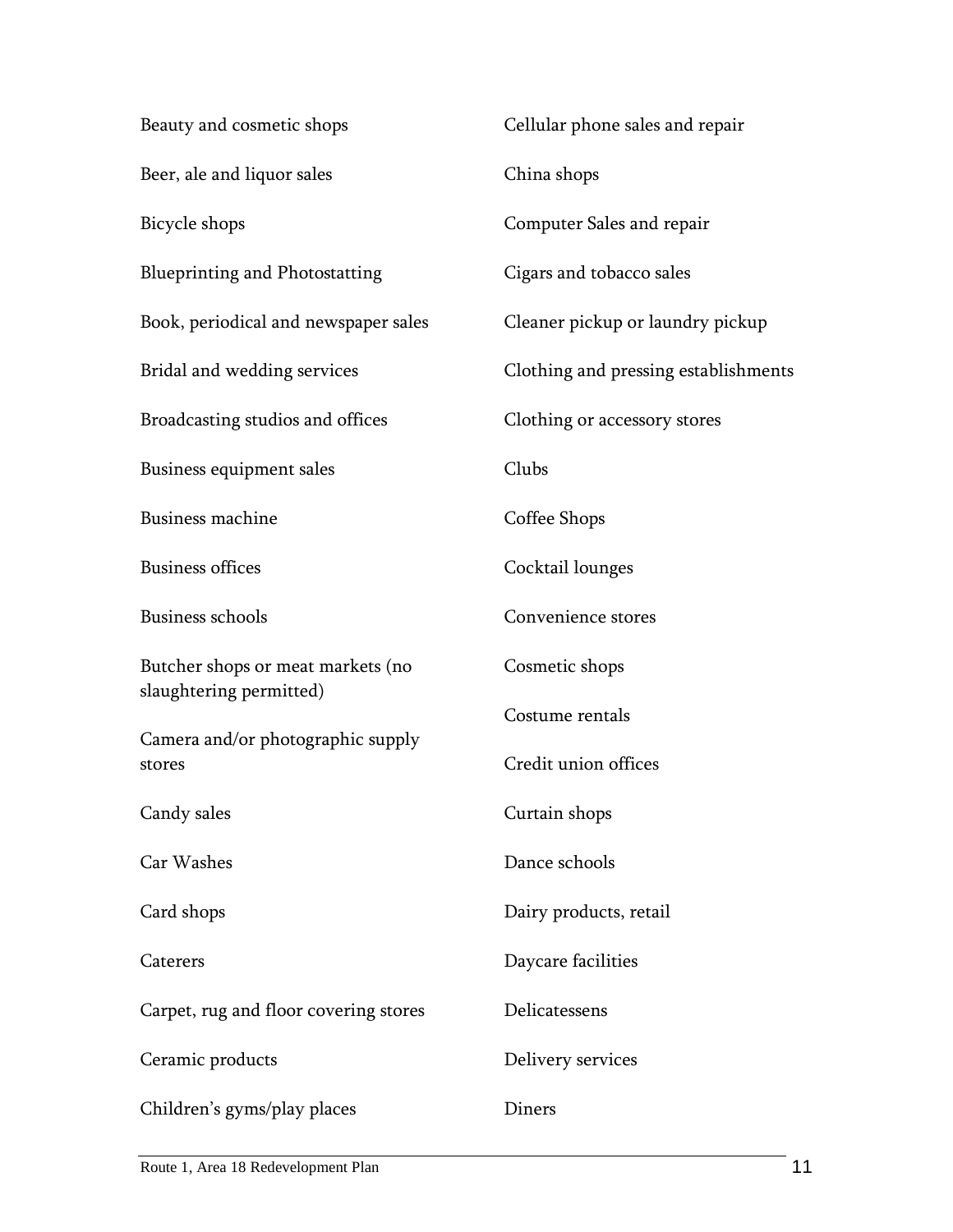| Display equipment                                   | General office buildings                                                                                          |
|-----------------------------------------------------|-------------------------------------------------------------------------------------------------------------------|
| Drug stores                                         | Gift shops                                                                                                        |
| Dry cleaning and linen supply                       | Glassware                                                                                                         |
| Dry goods sales                                     | Government and public buildings and<br>services necessary to the health, safety,                                  |
| Eating establishments (drive-in or fast-<br>food)   | convenience and general welfare of the<br>inhabitants, including volunteer fire<br>companies and first aid squads |
| <b>Electrical</b> supplies                          | Greeting card shops                                                                                               |
| <b>Employment agencies</b>                          |                                                                                                                   |
|                                                     | Grocery stores                                                                                                    |
| Exterminators                                       | Gyms                                                                                                              |
| Fabric shops                                        |                                                                                                                   |
| Finance companies                                   | Hairdressers                                                                                                      |
|                                                     | Hardware stores                                                                                                   |
| Fire protection equipment sales,<br>(nonautomotive) | Hobby shops                                                                                                       |
|                                                     |                                                                                                                   |
| Fitness centers                                     | Home furnishings                                                                                                  |
| Floor covering                                      | Home improvement offices                                                                                          |
| Florists                                            | Hotels                                                                                                            |
| Food products                                       | Household appliances                                                                                              |
| Fruit and vegetable markets                         | Ice cream shops and parlors                                                                                       |
| <b>Funeral services</b>                             | Insurance companies                                                                                               |
| Furniture sales                                     | Interior decorating establishments                                                                                |
| Fur shops                                           | Jewelry stores                                                                                                    |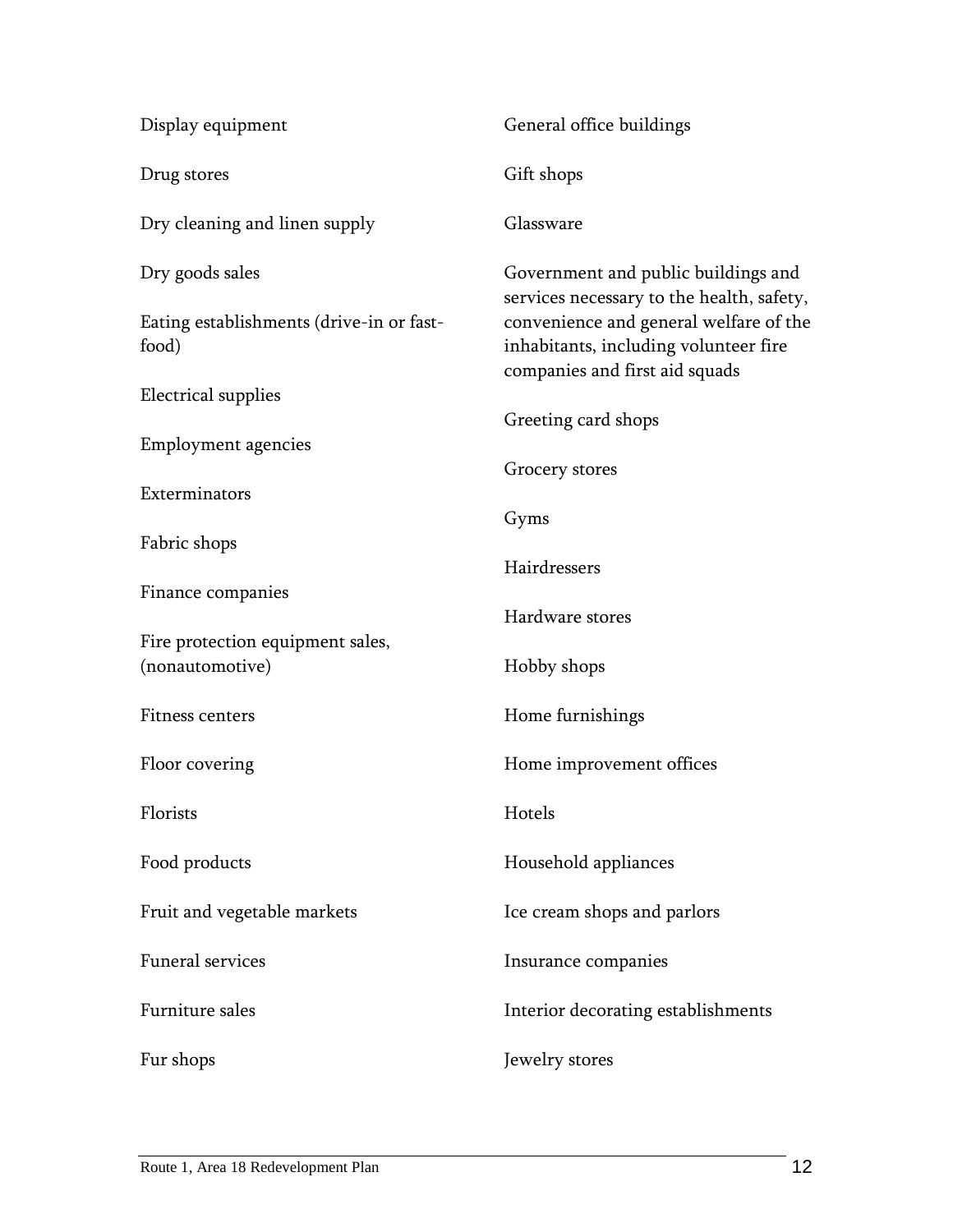| Kitchen equipment                                 | Paint, glass and wallpaper                                     |
|---------------------------------------------------|----------------------------------------------------------------|
| Landscaping, nurseries and garden<br>supply sales | Parking lots and garages                                       |
|                                                   | Pet shops                                                      |
| Laundry and dry cleaning                          | Pharmacies                                                     |
| Lawn maintenance services offices                 | Phonographic sales and service                                 |
| Leather goods and luggage                         |                                                                |
| Liquor stores                                     | Photographic studios                                           |
| Locksmiths                                        | Physical culture and health<br>establishments                  |
| Luncheonettes                                     | Plant nurseries and garden supplies                            |
| Mail order houses                                 | Printers' offices and establishments                           |
| Management consultants' offices                   | Private schools                                                |
| Medical clinics and offices (outpatient)          | Professional offices                                           |
| Musical stores and instrument sales               | Public utilities' offices                                      |
| Newsstands                                        | Quasi-public uses, including clubs,<br>lodges and similar uses |
| Notaries                                          | Real Estate and insurance                                      |
| Nursing Homes                                     |                                                                |
| <b>Office Buildings</b>                           | Recreational uses                                              |
| Office Equipment and Supplies                     | Restaurants                                                    |
|                                                   | Sandwich shops                                                 |
| Optical goods                                     | Savings and Loan associations                                  |
| Optometrists                                      | Seafood stores                                                 |
| Package liquor stores                             |                                                                |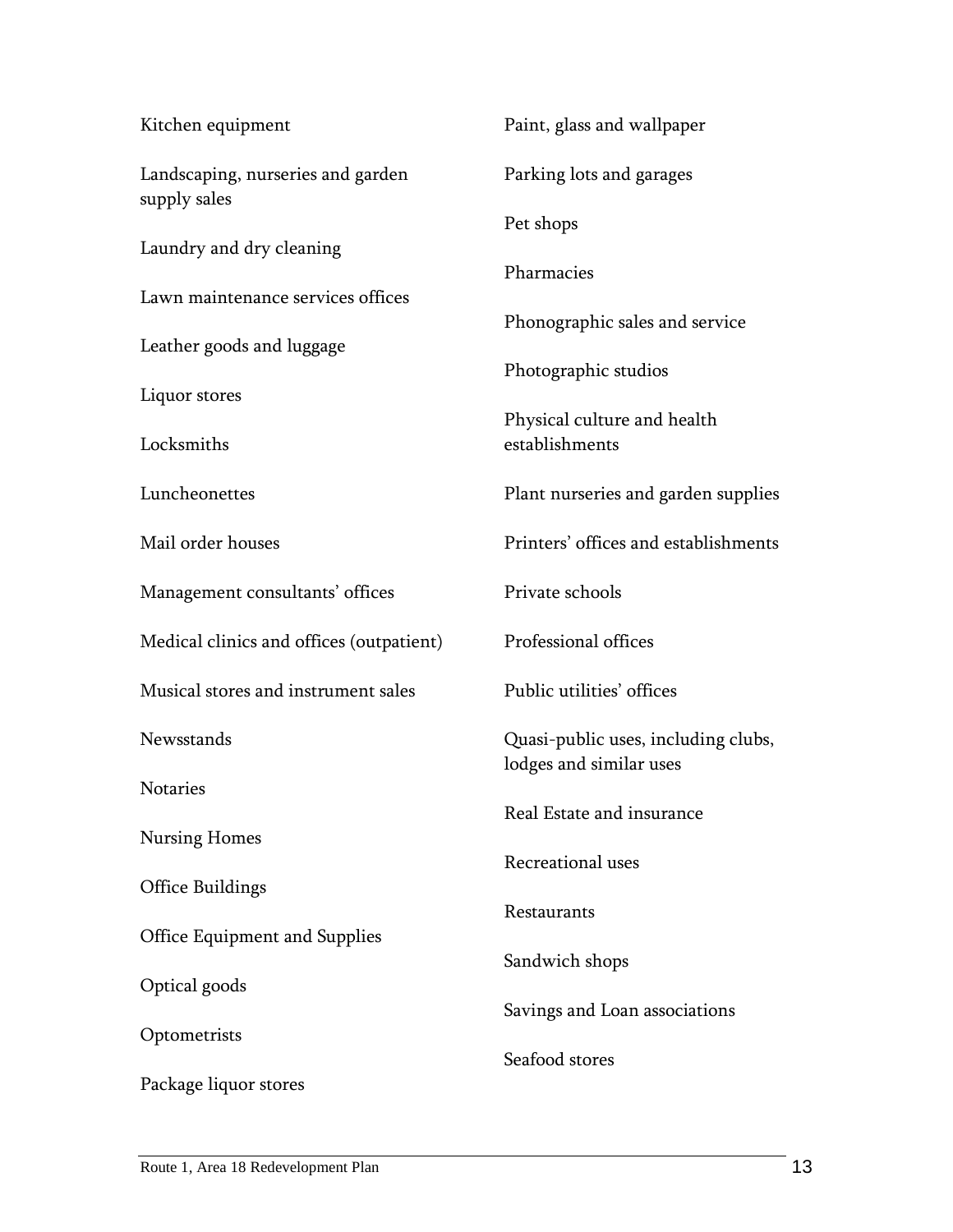| Senior Housing (age restricted)     | <b>Taverns</b>               |
|-------------------------------------|------------------------------|
| Shoe or hat repair shops            | Television sales and repairs |
| Swimming pool sales and boat        | Toy shops and hobbies        |
| marine sales                        | Travel agencies              |
| Skating rinks                       |                              |
| Snack bars                          | Travel ticket offices        |
|                                     | Uniform rentals and sales    |
| Special foods                       | Variety stores               |
| Sporting goods (excluding firearms) |                              |
| Stationery stores                   | Veterinary hospitals         |
|                                     | Wallpaper stores             |
| Supermarkets                        | Window cleaning services     |
| Surgical and medical supplies       |                              |
| Tailors                             | Women's clothing             |
|                                     |                              |

Any and all similar uses, as documented to, and reviewed and approved by the Municipal Agency. The Municipal Agency retains jurisdiction and discretion over permitted uses: All uses not specifically permitted are prohibited.

Accessory Uses:

- Signs, fences and hedges, parking and other customary accessory uses and structures which are clearly incidental to the principal structure and use
- Infrastructure constructed in support of any of the permitted primary uses
- C. Development Standards:

Principal Building:

- Minimum lot size: 40,000 square feet
- Minimum lot width: 150 feet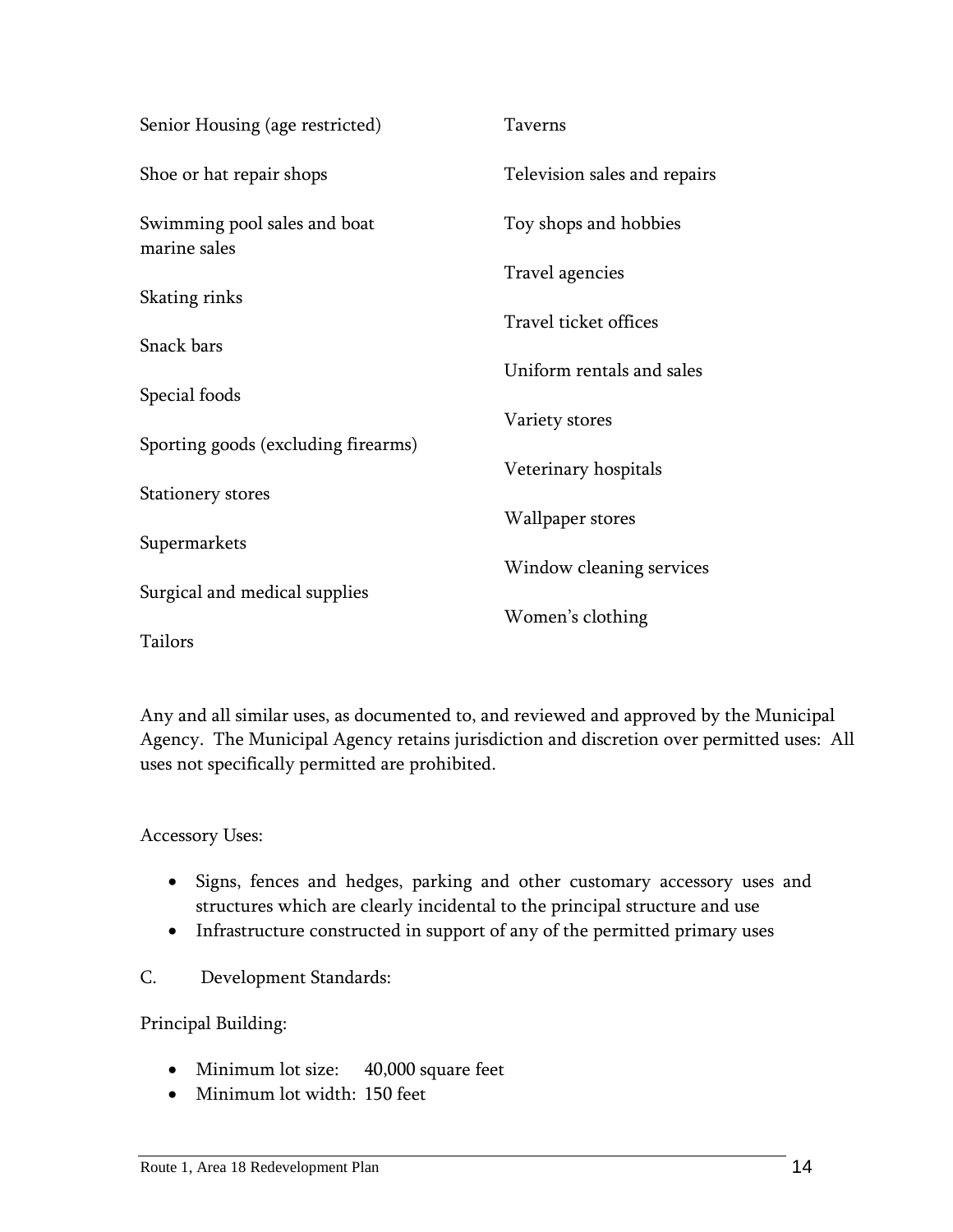- Minimum lot depth: 150 feet
- Minimum front yard setback (measured from the future street right-of-way): 30 feet
- Minimum rear yard setback: 30 feet
- Minimum side yard setback: 30 feet
- Maximum structure coverage: 50%
- Maximum impervious coverage: 95%
- Maximum building height: 50 feet
- Maximum floor area ratio 1:1

Accessory Buildings and Structures:

- Accessory buildings, infrastructure, and uses, shall be set back a minimum of 5 feet from any lot line.
- D. Parking Regulations:
	- Off-street parking, unloading and service requirements of this section shall apply and govern in the redevelopment zone within the municipality. Except as provided in this section, no application for a building permit for a building shall be approved unless there is included with the plan for such building, improvement or use, a plot plan showing the required space reserved for offstreet parking, unloading and service purposes. Plot plans associated with buildings, structures and facilities used by the general public shall be designed in accordance with the Barrier-Free Design Regulations promulgated by the State of New Jersey, Department of the Treasury, Division of the Treasury, Division of Building and Construction, and the Americans with Disability Act.
	- Duty to provide and maintain off-street parking and loading. Properties and uses enjoying nonconformity in terms of the provision of off-street parking shall not be expanded unless the expansion thereof is provided with the offstreet parking and loading facilities in the amount, and maintained in the manner, required by this section.
	- Required areas for each parking space. Each automobile parking space shall not be less than nine (9) feet wide or less than eighteen (18) feet deep, exclusive of passageways. In addition, there shall be provided adequate interior driveways to connect each parking space with a public right-of-way. In the case of a parallel parking space, each space shall not be less than ten (10) feet wide or less than twenty-two (22) feet long. Aisle space shall not be less than twentyfour (24) feet wide for two-way ninety-degree parking; not less than sixteen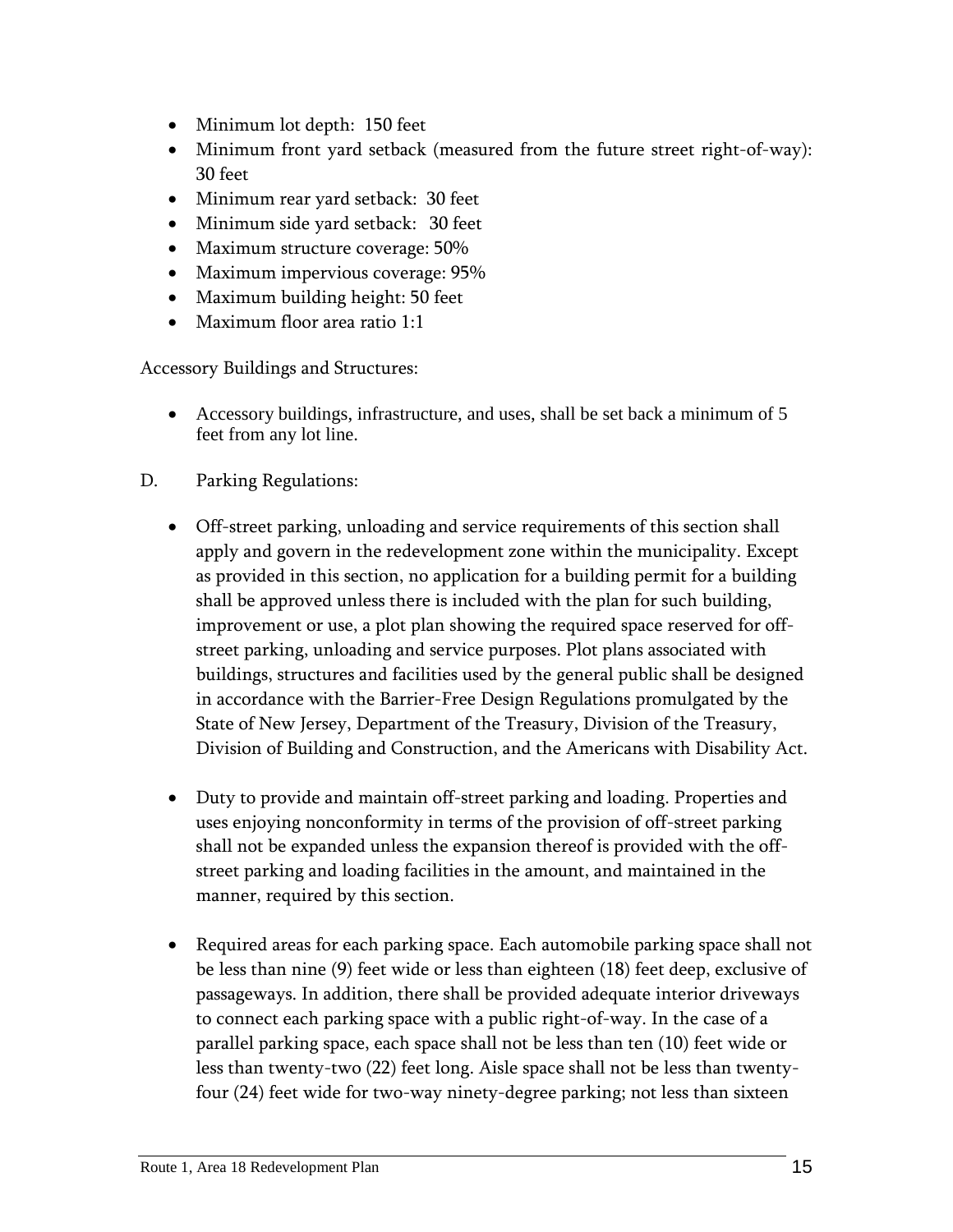(16) feet for one-way sixty-degree parking; and not less than thirteen (13) feet for forty-five degree one-way parking.

- Provision for proper drainage and maintenance. All off-street parking, offstreet loading and service facilities shall be graded and drained so as to dispose of all surface water accumulation in a safe manner while preventing damage to butting properties and/or public streets.
- Separation from walkways and street. All off-street parking, off-street loading and service areas shall be separated from walkways, sidewalks, streets or alleys by curbing or other protective devices where necessary as required by the municipal agency.
- Private walks adjacent to business buildings. A walkway should be adjacent to a business building and shall not be less than four (4) feet in width and shall be in addition to the other requirement of this section.
- Site Plan. Location and dimensions of pedestrian exists, walks and walkways shall be indicated on submitted site plans.
- Connection to a public right-of-way. Each off-street parking, loading or service area shall be connected to a public street right-of-way by means of a driveway constructed in accordance with a least minimum standards required by this chapter.
- Size of driveways. A driveway, exclusive of curb return radii, shall not be less than fifteen (15) feet in the zone. A curb return radius for a driveway at its entrance to a public street shall be a minimum of fifteen (15) feet for all uses. The maximum width of the driveway, exclusive of curb-to-curb return radii, shall not exceed forty (40) feet.
- Shared driveways. Every attempt should be made to provide common access off of single drives and connection between properties to share access and promote safe acceleration/deceleration along the corridor.
- Location of curb cuts. At the intersection of streets, a curb cut, where required or installed, shall be set back not less than twenty-five (25) feet from the intersection of two (2) curblines.
- Off-street parking space within buildings. Garage space or space within buildings, in basements or on the roofs of buildings may be used to meet the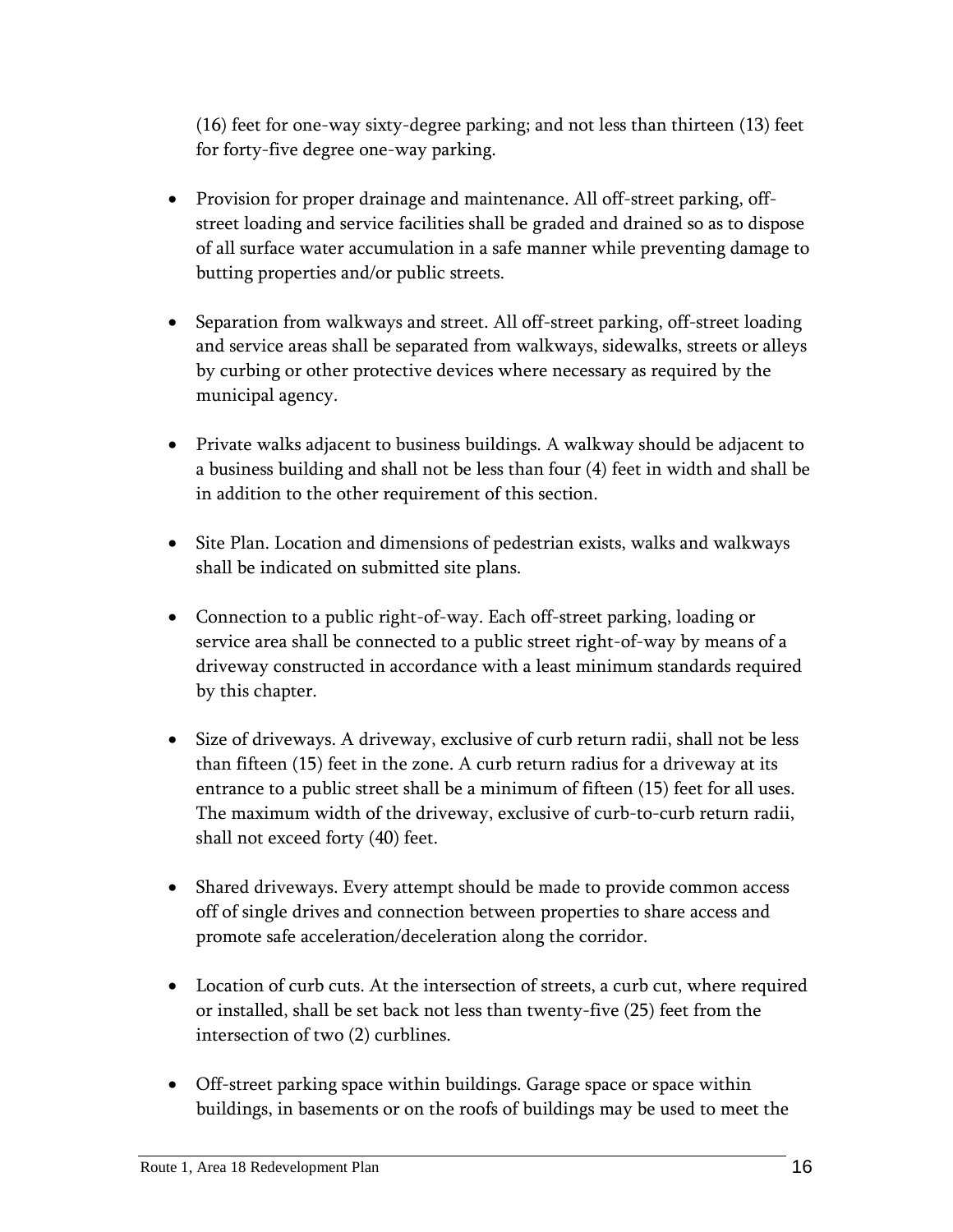off-street parking requirements of this chapter, provided that all requirements regarding this section are met.

- Pavement markings and signs. Each off-street parking space shall be clearly marked, and pavement directional arrows or signs shall be provided wherever necessary. Markers, directional arrows and signs shall be properly maintained so as to ensure their maximum efficiency.
- Lighting. All parking areas, walkways thereto and appurtenant passageways and driveways requiring area lighting shall be illuminated adequately during the hours between sunset and sunrise when the use is in operation. The lighting plan in and around the parking areas shall provide for nonglare, colorcorrected lights focused downward. The light intensity provided at ground level shall be a minimum of three-tenth (0.3) foot-candle anywhere in the area to be illuminated and shall be provided by fixtures with the mounting height not to be more than twenty (20) feet, measured from the ground level to the center line of the light source or the height of the building if attached, whichever is lower, and spacing not to exceed five (5) times the mounting height. Any other outdoor lighting, such as building and sidewalk, illumination, driveways with no adjacent parking and ornamental light, shall be shown on the lighting plan in sufficient detail to allow determination of the effects to adjacent properties, traffic safety and overhead sky glow. The objective of these specifications is to minimize undesirable off-premises effects. No light shall shine directly into windows or onto streets and driveways in such a manner as to interfere with no distract driver vision. No multiple string lights shall be permitted in any zone to illuminate or attract, whether in parking areas, display areas or yard areas. To achieve these requirements, the intensity of such light sources, light shielding and similar characteristics shall be subject to site plan approval by the municipal agency.
- Required off-street parking area shall not be reduced. No off-street parking area shall be reduced in size or encroached upon by a building, vehicle storage, loading or unloading or any other use where such reduction or encroachment will reduce the off-street parking and loading spaces that are required under these regulations.
- Parking provided on same lot as main building. Off-street parking spaces for all uses shall be located on the same lot as the main building to be served, except as permitted in this section.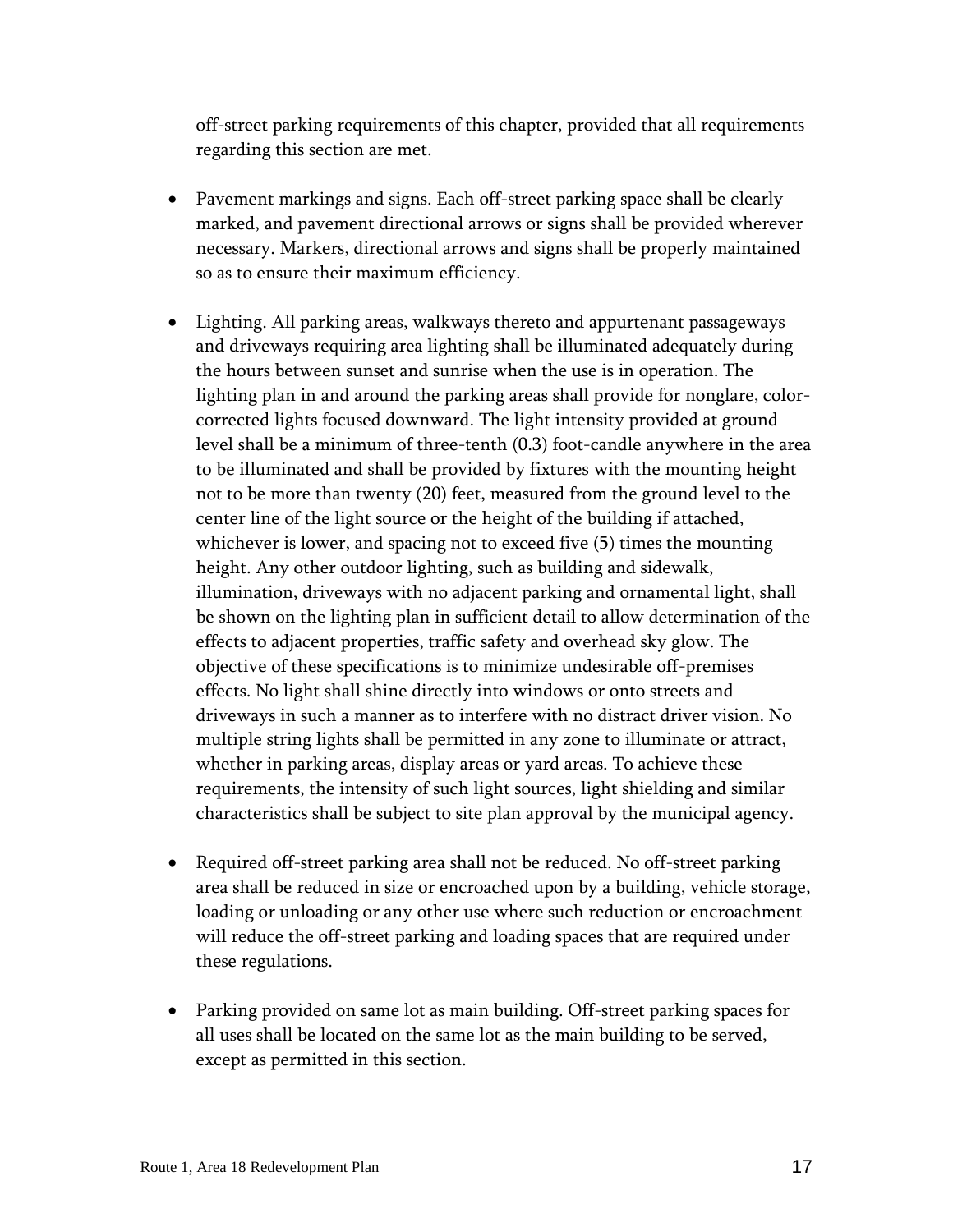- Shared parking facilities. The off-street parking requirements for two (2) or more neighboring uses may be satisfied by the allocation of the required number of spaces for each use in a common parking facility, provided that the number of off-street parking spaces is not less than the sum of individual requirements, and provided further that there is compliance with all other provision of these regulations.
- Sharing of parking facilities. Off-street parking facilities for one (1) use shall not be considered as providing the required facilities for any other use, except that one-half  $(½)$  of the off-street parking space required by any use whose peak attendance will be at night or on Sundays, such as houses of worship, theaters and assembly halls, may be assigned to a use which will be closed at night or on Sundays. This provision will only apply with approval of the municipal agency and by testimony provided at Planning Board hearing as part of necessary site plan approval for parking reduction.
- Computing number of employees. For the purpose of this section, the number of employees shall be computed on the basis of the maximum number of persons to be employed on any one (1) shift, taking into consideration day, night and seasonal variations.
- Fractional spaces required. When units of measurements determining the number of required off-street parking and off-street loading spaces results in the requirement of a fractional space, any fraction up to and including onehalf  $(½)$  shall be disregarded. Any units over one-half  $(½)$  will require an additional space.
- Off-street parking and loading spaces within a required front setback. Parking shall be permitted in the front yard, provided that a five-foot landscaped area is provided along the front and side lot lines. Within that area, low shrubs (being 36" in height, except 30" in sight triangle areas), fences or any combination of screening material shall be utilized to buffer those areas from public view.
- Paving locations restrictions. Paving for parking loading or access thereto, unless otherwise restricted, shall not be permitted within five (5) feet of any property line.
- Other uses of off-street parking space prohibited. No required off-street parking or loading area shall be used for the storage, sale, repair, dismantling or servicing of any vehicle, equipment, materials or supplies.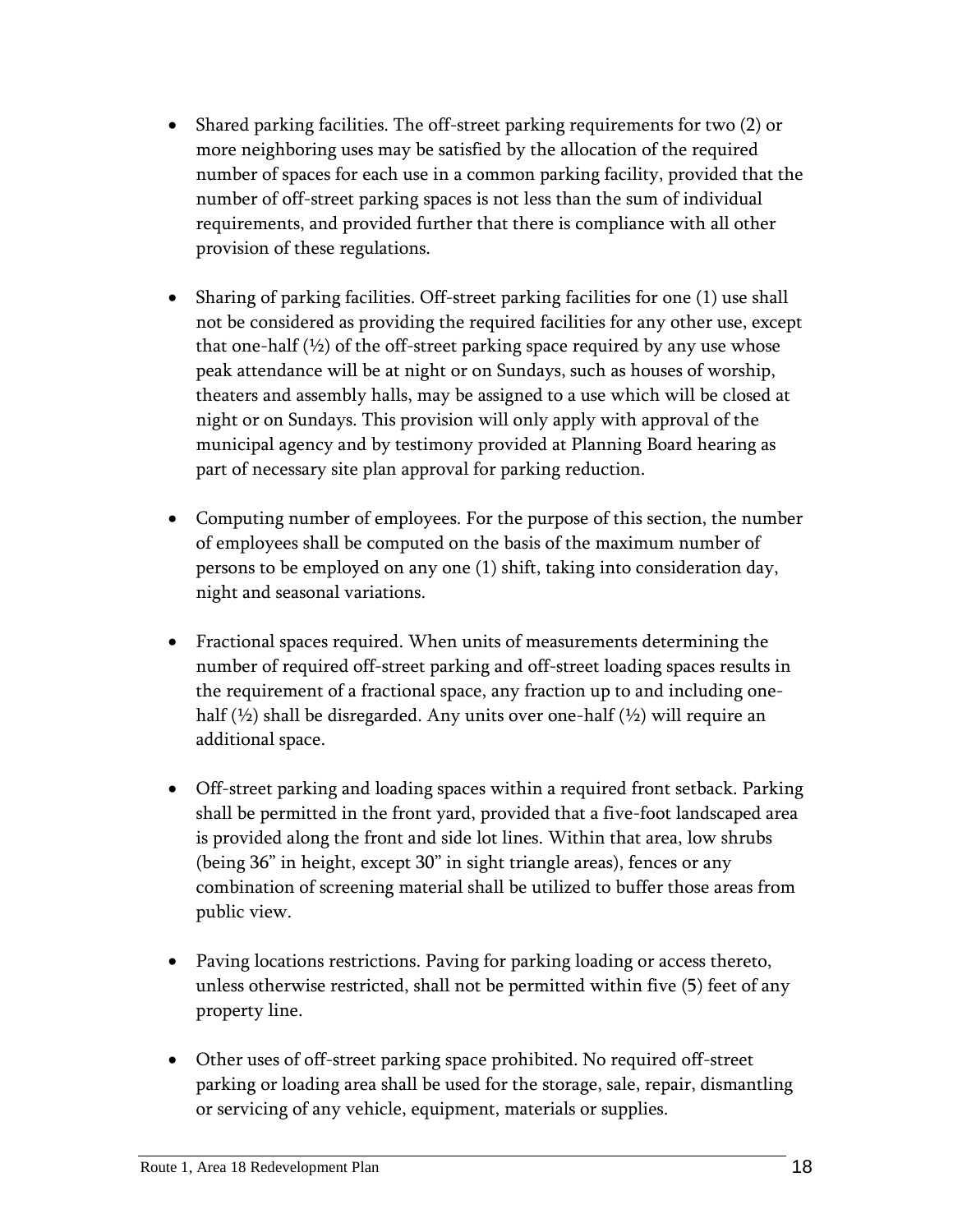- Parking area site layout. Parking areas shall be divided into lots separated by appropriate landscaping, where possible. In addition, driveways and internal roads shall be separated from parking areas by curbed landscaped islands, where possible. Landscaping for parking areas shall be subject to approval as part of the submitted site development plans.
- Shared access. Nothing in this chapter is intended to prohibit the sharing of access by adjacent uses, provided that the common facility is a service drive.
- Fire lanes. Where fire lanes are required by the Board of Fire Commissioners, pavement striping shall be clearly marked and no-parking signs erected in order to prevent parking within these fire lanes.
- Minimum off-street parking spaces. Off-street parking spaces for the storage or parking of passenger vehicles of occupants, employees and patrons of main buildings and structures hereafter erected or enlarged shall be provided and kept available in amounts not less than specified in this section.
	- o The minimum required number of parking spaces to be provided in the zone shall be in accordance with the following regulations:
		- Assisted Living Facilities: Off-street parking shall be provided at the minimum rate of 0.25 spaces fro each dwelling unit/or bed depending upon facility plus one space for each employee at the maximum shift.
		- Clubs: one (1) parking space for each one hundred (100) square feet of gross floor area.
		- Offices, office buildings, office-research buildings (not including medical and dental): one (1) parking space for each three hundred (300) square feet of gross floor area, not including stairways and other common areas.
		- Offices (medical and dental): one (1) parking space for each one hundred (100) square feet gross floor area.
		- Retail home furnishing stores: one (1) parking space for each five hundred (500) square feet of gross floor area.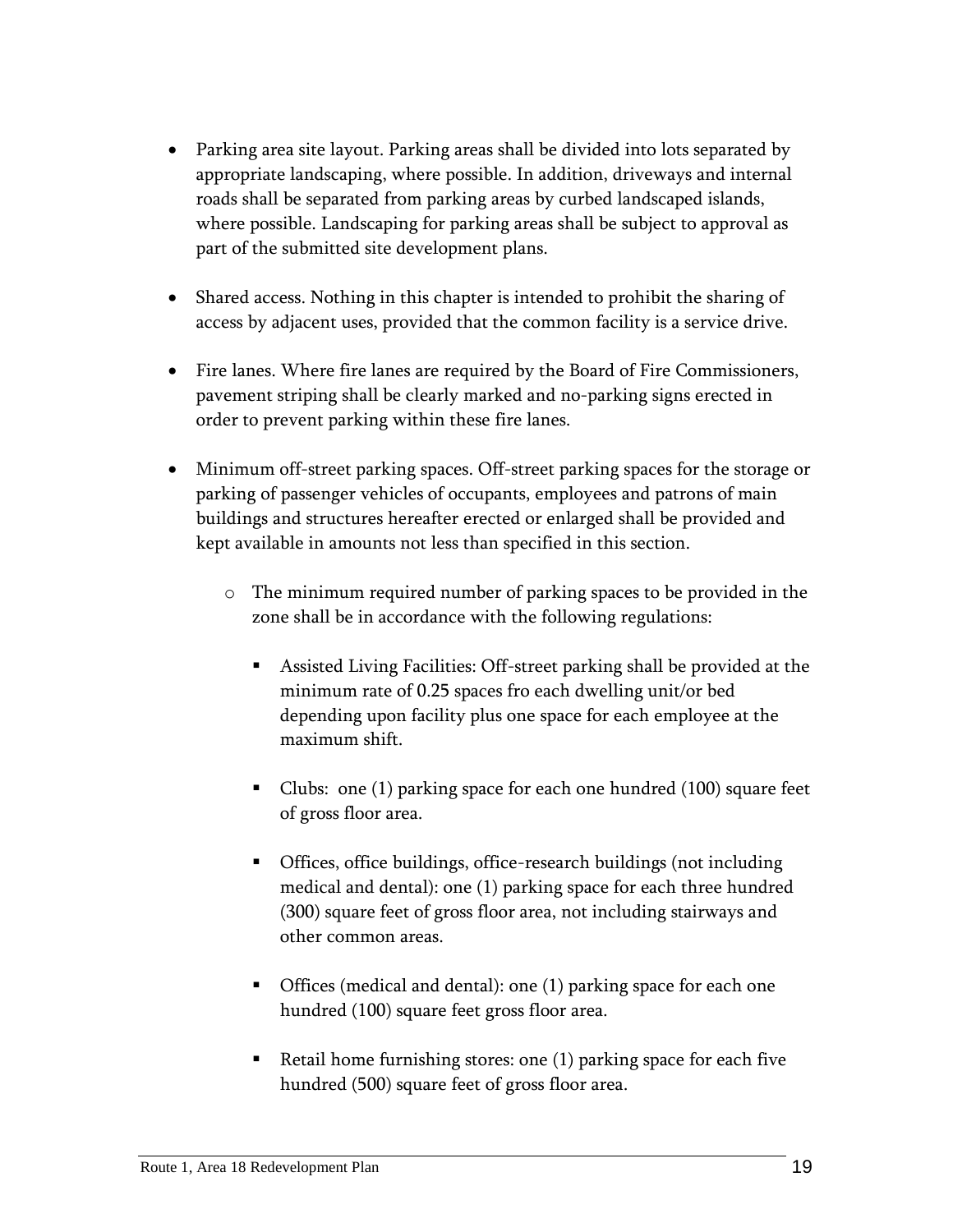- Restaurants or taverns (non-drive-in or non fast-food franchise): one (1) parking space for each one hundred (100) square feet of gross floor area.
- Restaurants (drive-in/fast-food): one (1) parking space for each fifty (50) square feet of gross floor area.
- Retail stores, convenience stores, personal services or custom shops or studios: one (1) parking space for each two hundred (200) square feet of gross floor area.
- Automotive fueling stations: a minimum of three (3) parking spaces plus one (1) parking space for each six (6) fuel dispensers.
- Banks: one (1) parking space for each two hundred (200) square feet of gross floor area.
- Other uses not specifically listed: the same requirement as for the most similar listed use, as determined by the Administrative officer.
- E. Loading and unloading:
	- General. On the same premises with every building, or part thereof, erected and occupied for commercial, institutional or other uses similarly involving the receipt or distribution of vehicles, materials or merchandise, there shall be provided and maintained on the lot adequate space for off-street standing, turning, loading and unloading services in order to avoid interference with public use of the streets, sidewalks and other public right-of-way. Commercial development of less than four thousand (4,000) square feet of gross floor area shall be exempt from these requirements.
	- Size of space. All typical loading space is dimensioned twelve (12) feet in width, fifty-five (55) feet in length and has a minimum vertical clearance of fifteen (15) feet. Additional space for maneuvering, depending on the arrangement of the loading facilities, shall be provided. Reductions in the space size shall be based upon operations of the proposed development.
	- Number of spaces. Loading and unloading shall be provided according to the following schedule: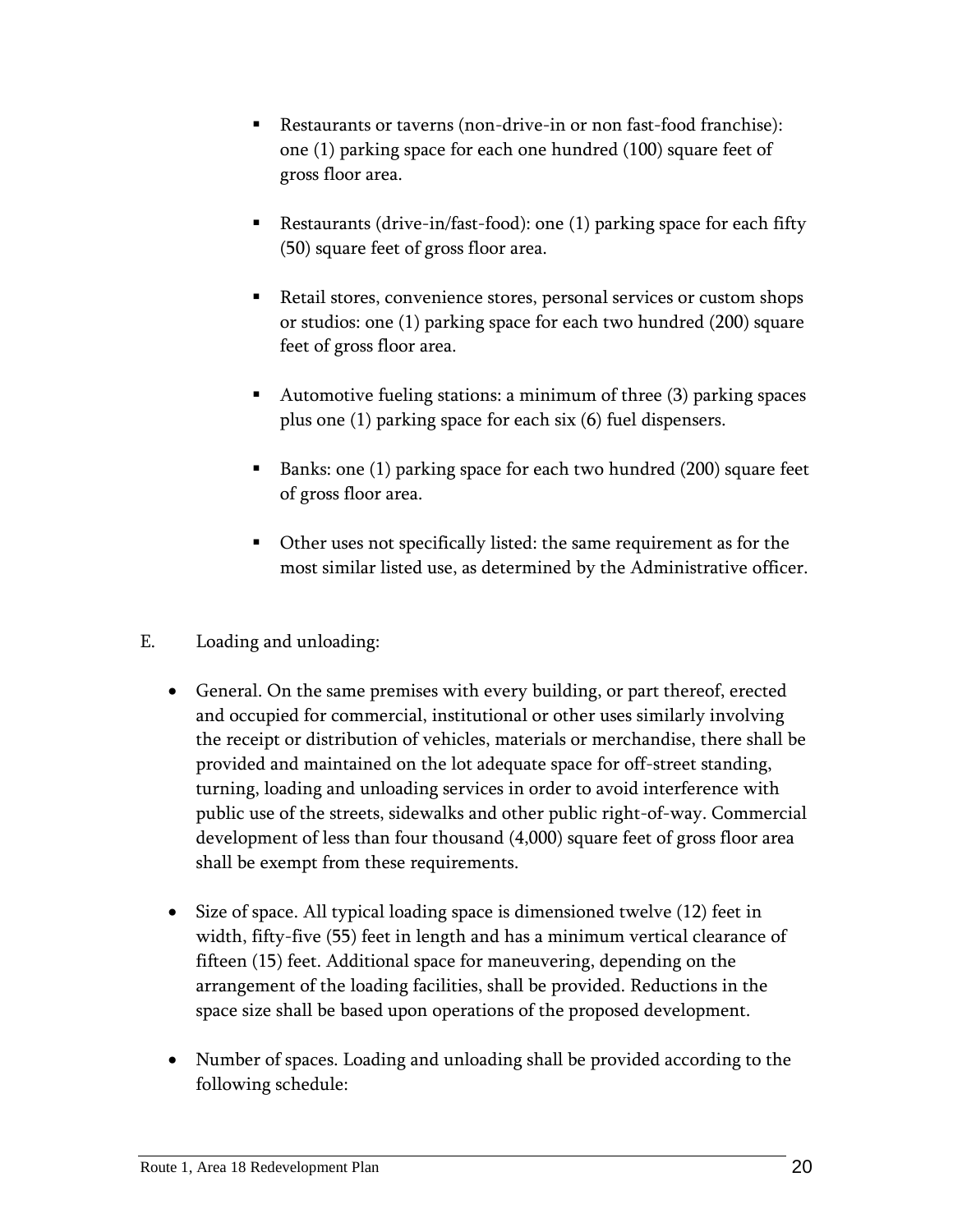o Gross floor area.

| <b>Gross Floor Area</b> | <b>Spaces Required</b> |
|-------------------------|------------------------|
| (square feet)           |                        |
| 4,000 to 25,000         |                        |
| 25,001 to 50,000        | 2                      |
| 50,001 to 75,000        | 3                      |
| 75,001 to 100,000       | 4                      |
| Each additional 50,000  | 1 additional           |

| 0 to 15,000<br>0<br>15,001 to 60,000<br>1<br>60,001 to 150,000<br>2<br>150,001 to 300,000<br>3<br>Each additional<br>1 | Gross Leasable Area<br>Spaces (square feet) | <b>Spaces Required</b> |
|------------------------------------------------------------------------------------------------------------------------|---------------------------------------------|------------------------|
|                                                                                                                        |                                             |                        |
|                                                                                                                        |                                             |                        |
|                                                                                                                        |                                             |                        |
|                                                                                                                        |                                             |                        |
|                                                                                                                        |                                             |                        |
| 200,000                                                                                                                |                                             |                        |

 Location. Loading and unloading areas shall be permitted only in the side and rear yards, except on corner lots where one (1) loading area may be permitted in a front yard.

#### F. Signs:

- Permit Required. It shall be unlawful for any person to erect, repair, replace or alter any sign or other advertising structure as defined in this chapter, except those signs exempted under this section of this chapter, without first obtaining a building permit.
- General Regulations:
	- o All signs shall be limited to the lot or parcel to be sold or the premises where the business or service is conducted.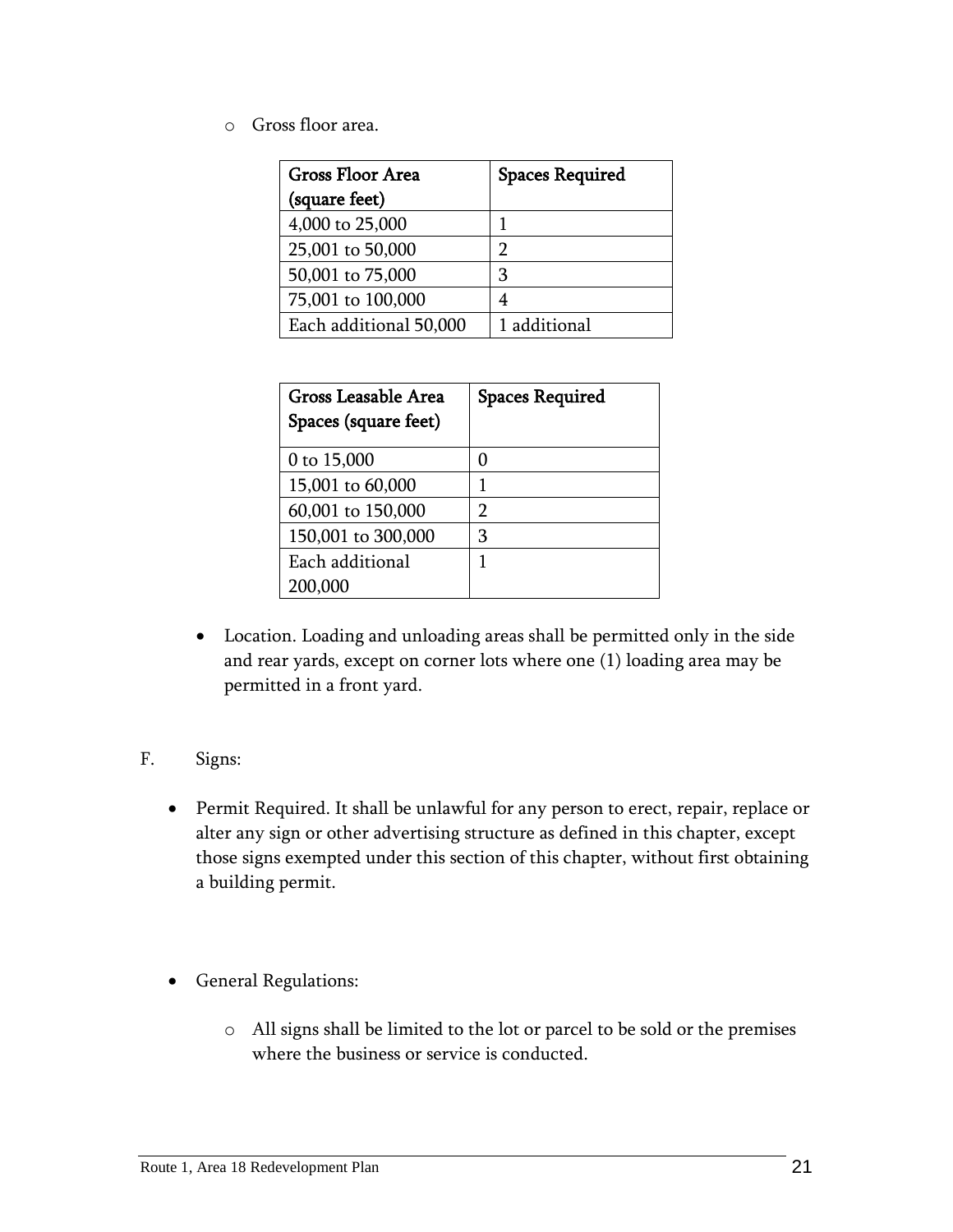- $\circ$  The maximum permitted area of each sign shall be the size of one (1) side only. The area of the sign shall include each and every part of the sign, including molding and frames. Where the sign is supported by a post or pylon whose surface is being used for advertising purposes, the area of the post, pylon or other supporting members shall be considered as part of the total allowable sign area. Wherever the name or advertising message on a sign is divided between the number of panels or parts, all of the panels or parts shall be considered as one (1) sign. Where a sign consists of individual letters or numbers, the area of the sign shall be considered as the total area of the smallest rectangle or rectangle which can enclose all of the letters or numbers.
- o Signs erected flat against the side of a building shall not extend above the height or beyond the sides of the vertical wall or cornice to which they are attached. Such façade signs shall not extend from the face of the wall in which is attached more than eight (8) inches.
- o Where the side or rear of a business structure adjoins a public parking area or a private parking area intended for the use of the structure in question, signs may be placed on said side or rear wall to identify the business use in the structure, subject to the maximum sign requirements of this chapter.
- o No sign or any part thereof shall be located closer than five (5) feet to any lot line. Directional signage is excluded from this requirement.
- o Any sign erected in conjunction with a specific use will be removed upon the discontinuation or removal of that use.
- o The following types of signs shall not be permitted:
	- A flashing, fluttering, animated, or rotating sign.
	- Signs with any lighting or control mechanism which may cause radio or television interference.
	- Any sign so erected, constructed or maintained as to obstruct or be attached to any fire escape, window, door or open used as a mean of egress or ingress or for fire-fighting purposes or placed so as to interfere with any opening required for legal ventilation.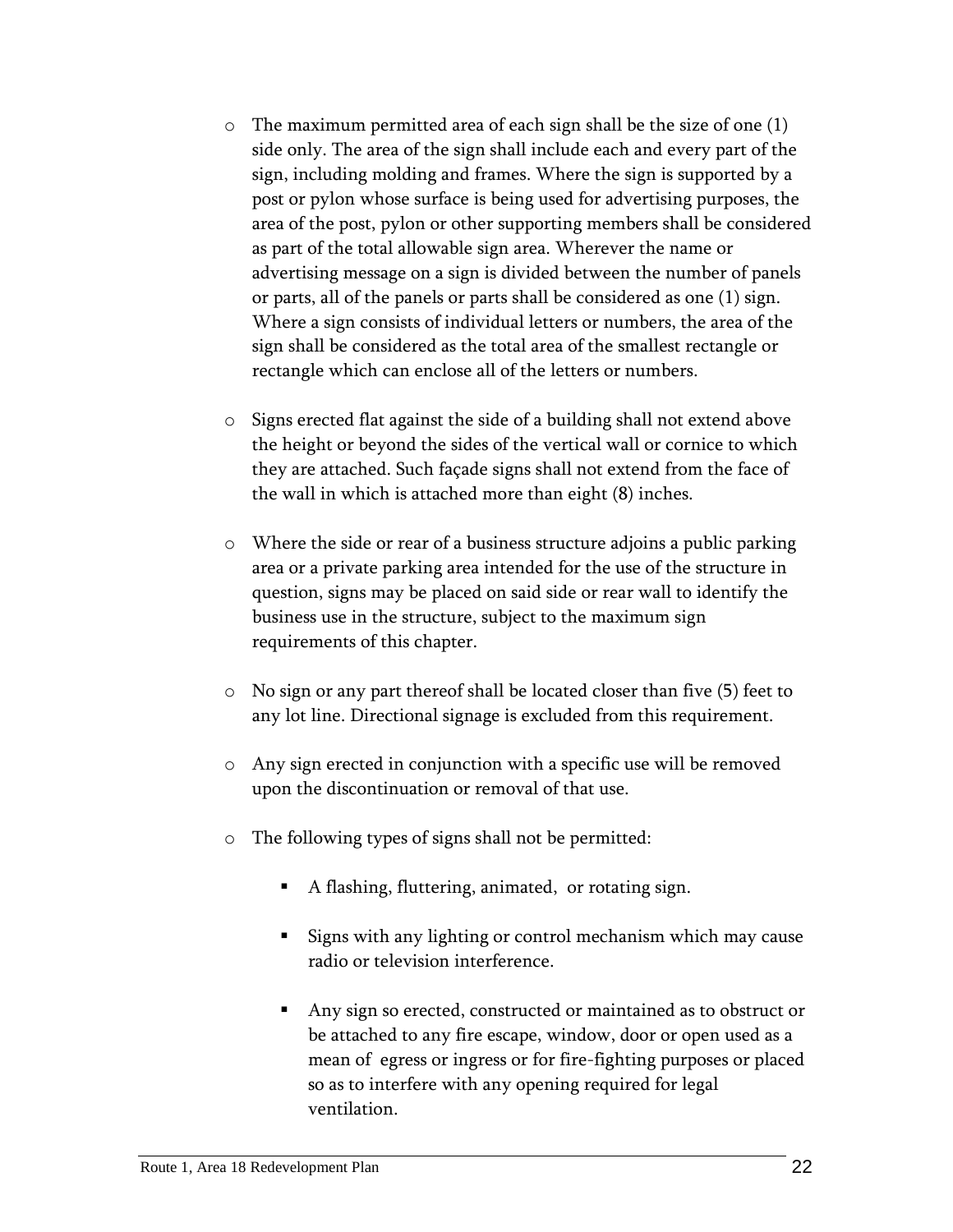- Any sign which is of such a form, character or shape as to confuse or dangerously distract the attention of the operator of a motor vehicle.
- Any advertisement which uses a series of two or more signs or units placed in a line parallel to the highway, or in similar fashion, all carrying a single advertising message, part of which is contained on each sign.
- Signs which in any way simulate official, directional or warning signs erected or maintained by the State of New Jersey, a county or municipality thereof, or by any railroad or public utility or similar agency concerned with the protection of the public health or safety.
- Billboard and/or outdoor display structures.
- Roof signs.
- Signs on railroad or vehicular overpasses.
- Sign with more than two display surfaces, sides, or faces, such as hinged, triangular or box signs.
- Any multiple use of lights, flags or pennants; strings of lights, flags or pennants; or similar displays to attract attention.
- Signs located in the public right-of-way.
- Signs utilizing neon in such colors or located in such fashion as to diminish or detract in any way from the effectiveness of any traffic signal or similar safety or warning device.
- All applications for signs shall be reviewed by the Technical Review Committee which Committee shall advise and make recommendations to the Director of Planning and Development concerning all sign applications. Such Committee shall act in an advisory capacity only and shall not have any independent authority to either approve or disapprove any sign application.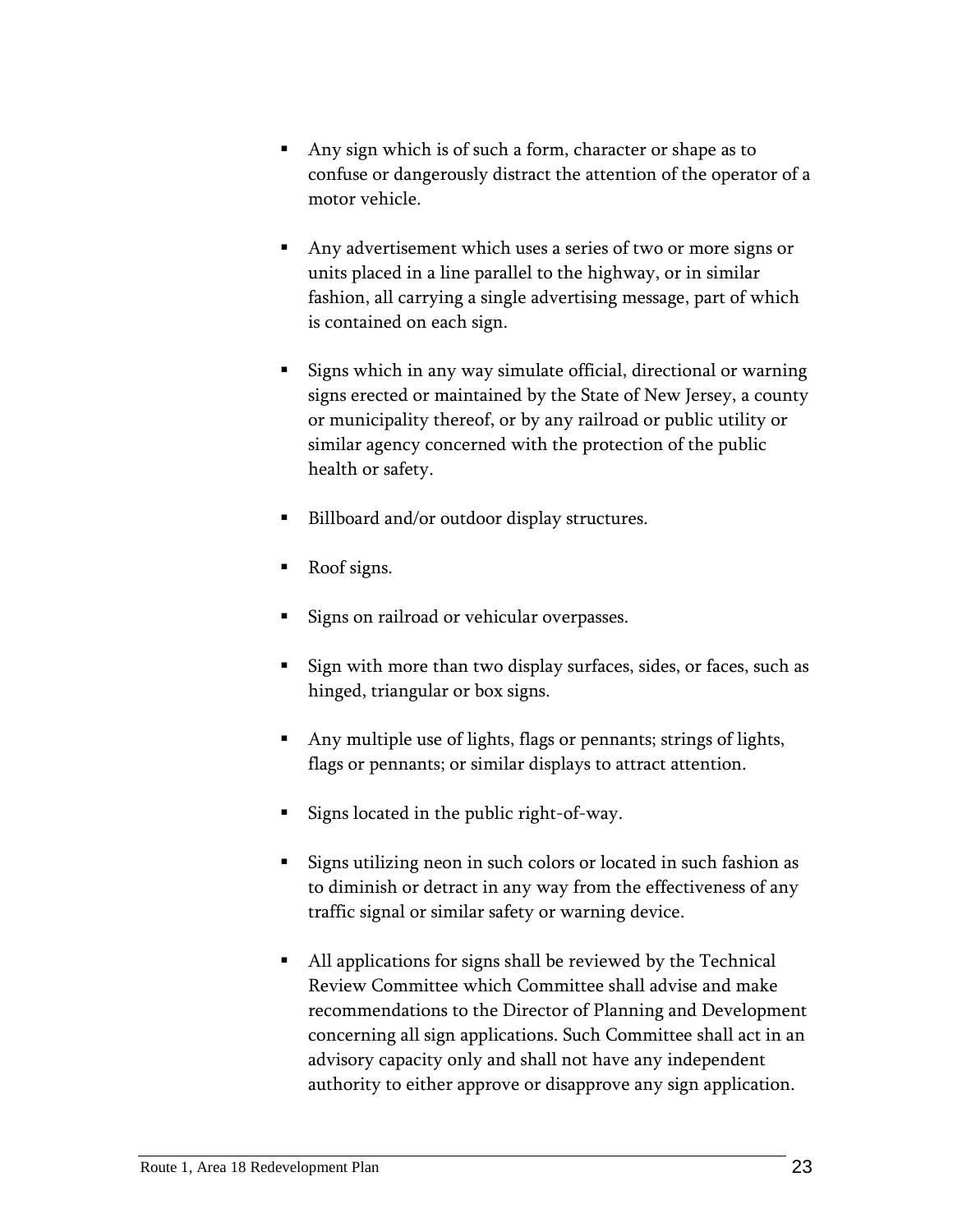- Illumination. Illumination devices, such as but not limited to floor or spot lights shall be so placed and so shielded so as to prevent the rays of illumination thereof from being cast into residential properties or into a public right-of-way.
- Temporary signs in the public right-of-way. No temporary sign shall be placed erected, constructed or otherwise located within the public rightof-way.
- Setback from residential district. When signs in a non-residential district are located along the district boundary line of any residential district, they shall be set back not less than one hundred (100) feet from such residential district boundary line and/or residential uses. Directional and façade signage are excluded from this requirement.
- Sign maintenance. Any sign that is or shall become dangerous or unsafe in any manner whatsoever shall be repaired, made safe and attractive in conformity with this chapter or shall be removed by the owner, lessor, agent or occupant of the building, property or land upon which is placed or to which it is attached. Failure to keep signs painted, illuminated or in good repair for a period of twelve (12) consecutive calendar months shall constitute abandonment, and such sign may not then be repaired or reused and must be removed.
- Location of signs. No sign shall be erected or located to obstruct the vision of drivers entering a public street; nor shall any sign be erected which obstructs existing signs on adjacent properties to a degree that the message contained on the obstructed sign is no longer visible for a reasonable distance there from.
- Sign size:
	- o Façade signs. Exterior signs identifying or advertising the names or use of the tenants or occupants of the premises may be affixed to the building and shall occupy no more than ten (10%) percent of the front façade area of the building. Signs may be placed on all exposed sides of the building, provided that they do not total more than the ten (10%) percent maximum limitation of the front facade.
	- o Façade/Canopy signs and awnings.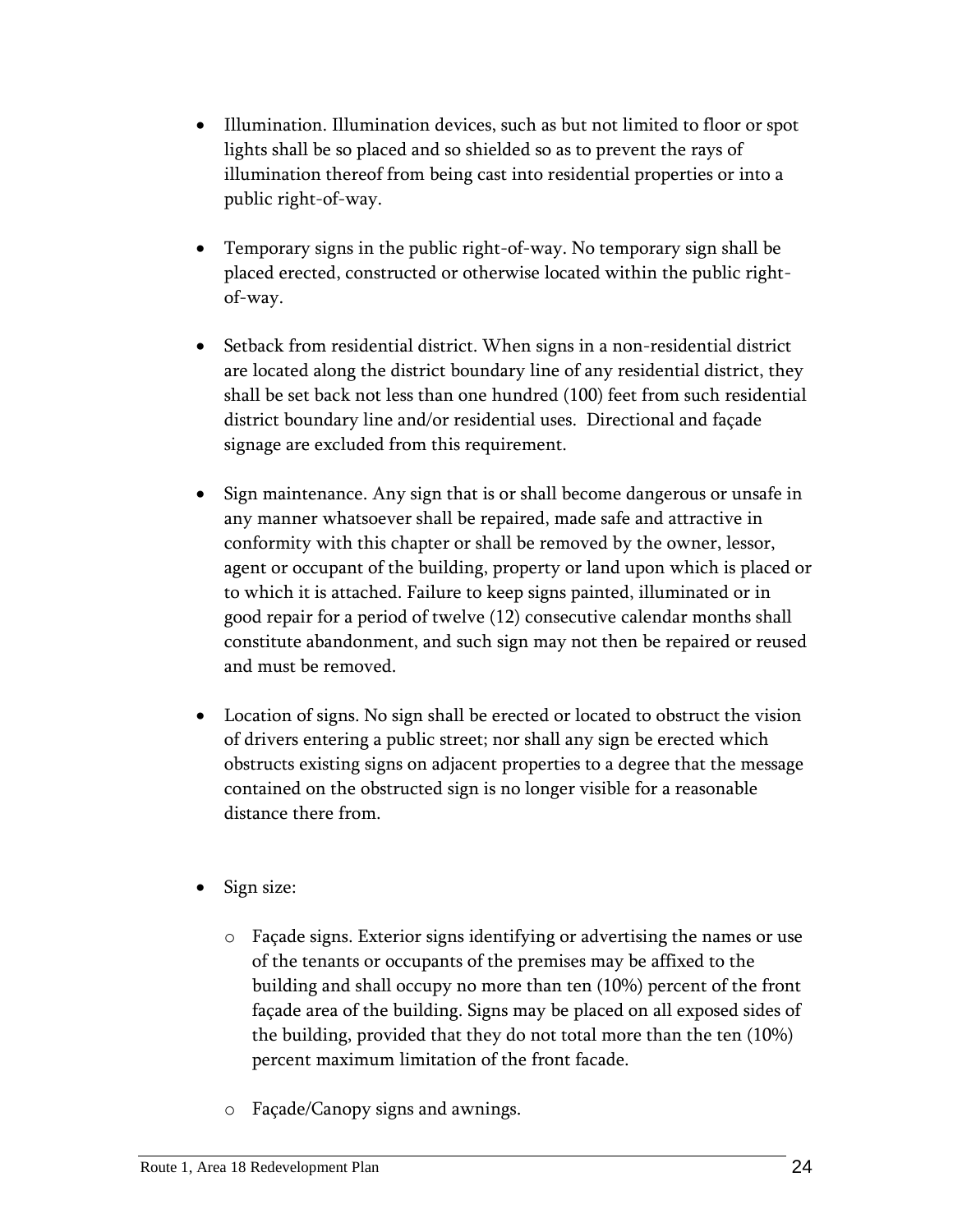- A building whose walkways along the front facade are covered by a permanently installed rigid canopy or other structural device shall be permitted to hang vertically from the complete underside of said canopy, one sign for each store in the first floor of the building. Said sign shall not exceed six square feet in area and shall not be less than ten (10) feet above the walks. Such signs may be illuminated, but shall not overhang any public right-of-way. The canopy shall not project more than two feet from the structure. The colors that may be utilized in the canopy and signage shall be compatible with the color scheme of the entire building.
- Awnings. Awnings shall not extend more than six inches beyond either side of the window or doorway which they serve. Awnings may not be more than three feet in maximum height. Letters contained on awnings may not exceed twelve (12) inches in height and may not exceed seventy-five (75%) percent of the width of the awning. The colors that may be utilized in the awning and signage shall be compatible with the color scheme of the entire building.
- Canopy Signs. When façade signs are placed on canopies, the sign shall not exceed ten percent (10%) of the façade of the canopy.
- o Freestanding signs.
	- One freestanding identification sign per lot shall be permitted for every five hundred (500) linear feet of frontage provided that the aggregate area of all sides of such sign, in square feet, shall be in accordance with the following schedule and the maximum number of total signs shall be three (3) freestanding signs for any one site:

| Gross Floor Area (square feet) | Aggregate Sign Area (square feet) |
|--------------------------------|-----------------------------------|
| 0 to $50,000$                  | 75 per side                       |
| 50,001 to 100,000              | 100 per side                      |
| 100,001 to 150,000             | 150 per side                      |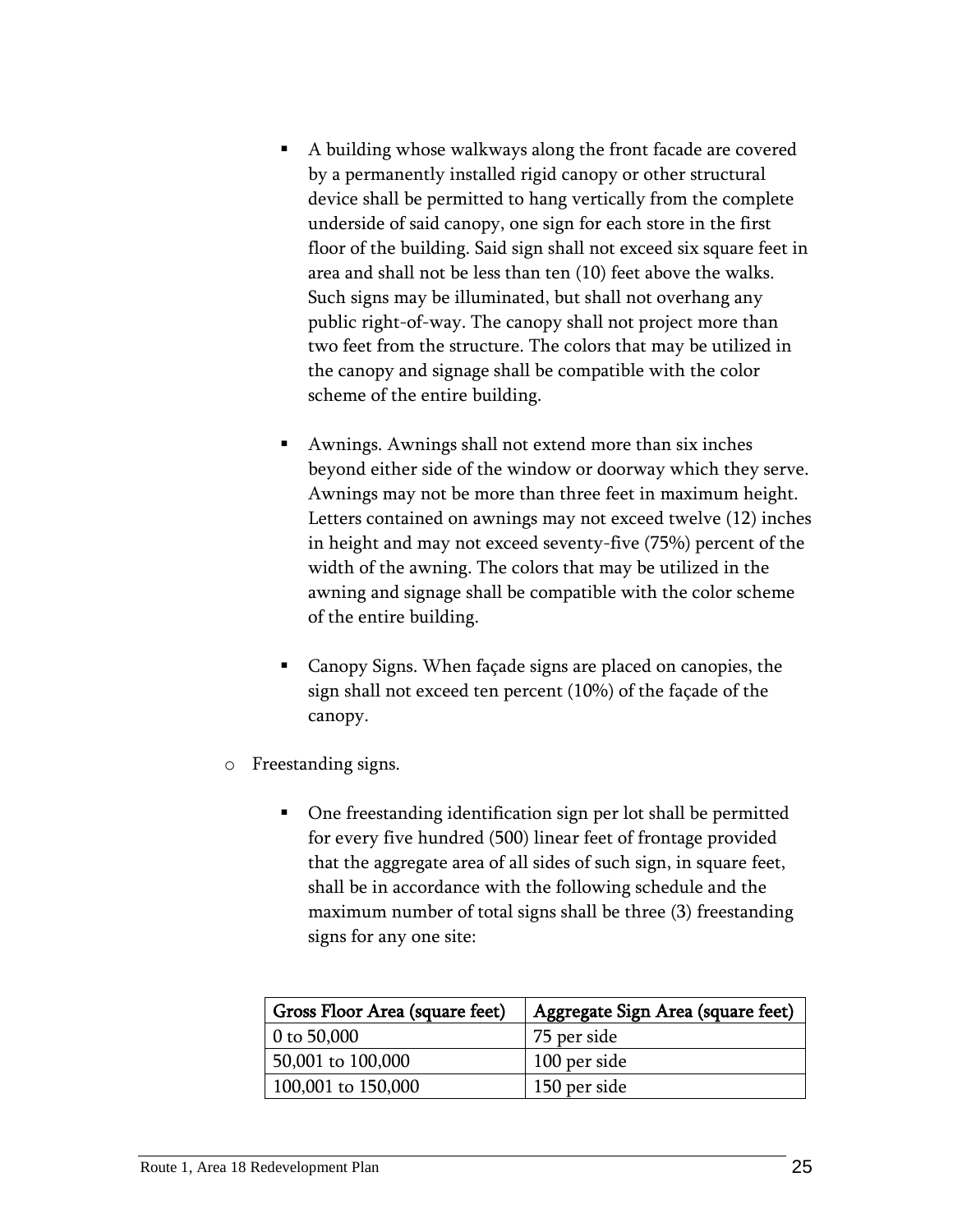| 130,001 to 200,000 | 200 per side |
|--------------------|--------------|
| 200,001 to 300,000 | 250 per side |

- Any commercial building having over 100,000 square feet of gross floor area and desiring a larger sign than two hundred-fifty (250) square feet per side shall apply to the municipal agency for approval.
- Such signs shall not exceed a height of thirty-five (35) feet, measured from the ground level to the topmost portion of the structure. Supporting frames for all such signs shall be of permanent materials, such as steel or concrete.
- Freestanding signs shall provide a monument/planting base which screens the poles/pylons from the ground to 6 feet of the pole height.
- Directional signs. Directional signs located throughout the site to provide and facilitate circulation to each use throughout the site are not to be calculated in freestanding signage percentages, though said signs may be freestanding.
- Temporary sign, responsibility. There is hereby created as presumption that any temporary sign was placed by, or at the direction of, the person, corporation, entity or organization shall be responsible for its removal in accordance with this article.
- Temporary sign, private property. Any temporary sign which has been placed, erected, constructed or otherwise located on private property which has not been removed by the person, corporation, entity or organization that is responsible for the removal of the same within the time prescribed in this article shall be removed by the owner of the property.
- Sign color. Sign colors shall have a consistent design theme throughout a particular project. The design theme would include style of lettering, construction, material and lighting. Colors of letters and background area also important and shall be carefully considered in relation to the color of the materials or buildings or where the signs are proposed to be located.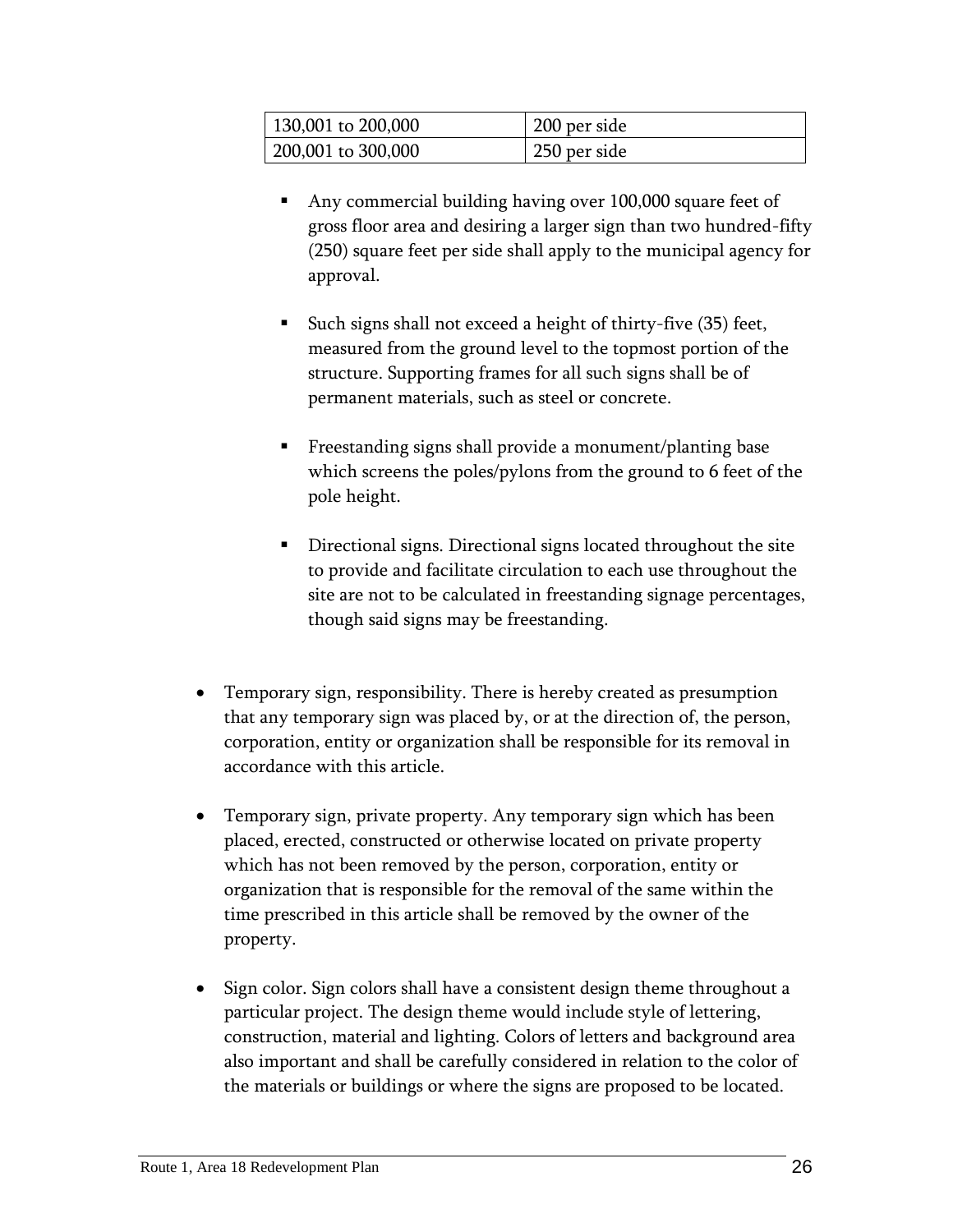- Use of neon. Utilization of neon signs and borders shall be included in sign square footage calculations and subject to all signage regulations.
- G. Circulation:
	- There shall be an adequate, safe and convenient arrangement of pedestrian circulation facilities, roadways, driveways, off-street parking and loading space.
	- Road, pedestrian walks and opens spaces shall be properly related to existing and proposed buildings and appropriately landscaped.
	- Buildings, parking areas and vehicular circulation shall be arranged so that pedestrian movement is not necessarily exposed to vehicular traffic.
	- Materials and design of paving, lighting fixtures, retaining walls, fences, curbs, benches, etc., shall be of good appearance and easily maintained.
	- The location and design of pedestrian walks should emphasize desirable views of new and existing development.
	- The maximum separation of private automobiles and service vehicles shall be provided through the use of separate service lanes, where reasonably possible.
	- Parking facilities shall be designed with careful regard to orderly arrangement, topography, landscaping and ease of access and shall be developed as an integral part of an overall site design.
- I. Landscaping:

Purpose. The intention of these requirements is to enhance the aesthetic and environmental appeal and character of buildings and sites being developed within the municipality by ensuring the development provide sufficient foliage to a site for environmentally sound and aesthetic site design.

- General regulations for the Redevelopment zone.
	- o Landscaped areas. All areas in a development not used for construction of buildings, roads, access ways, parking or sidewalks shall be fully landscaped in accordance with these regulations.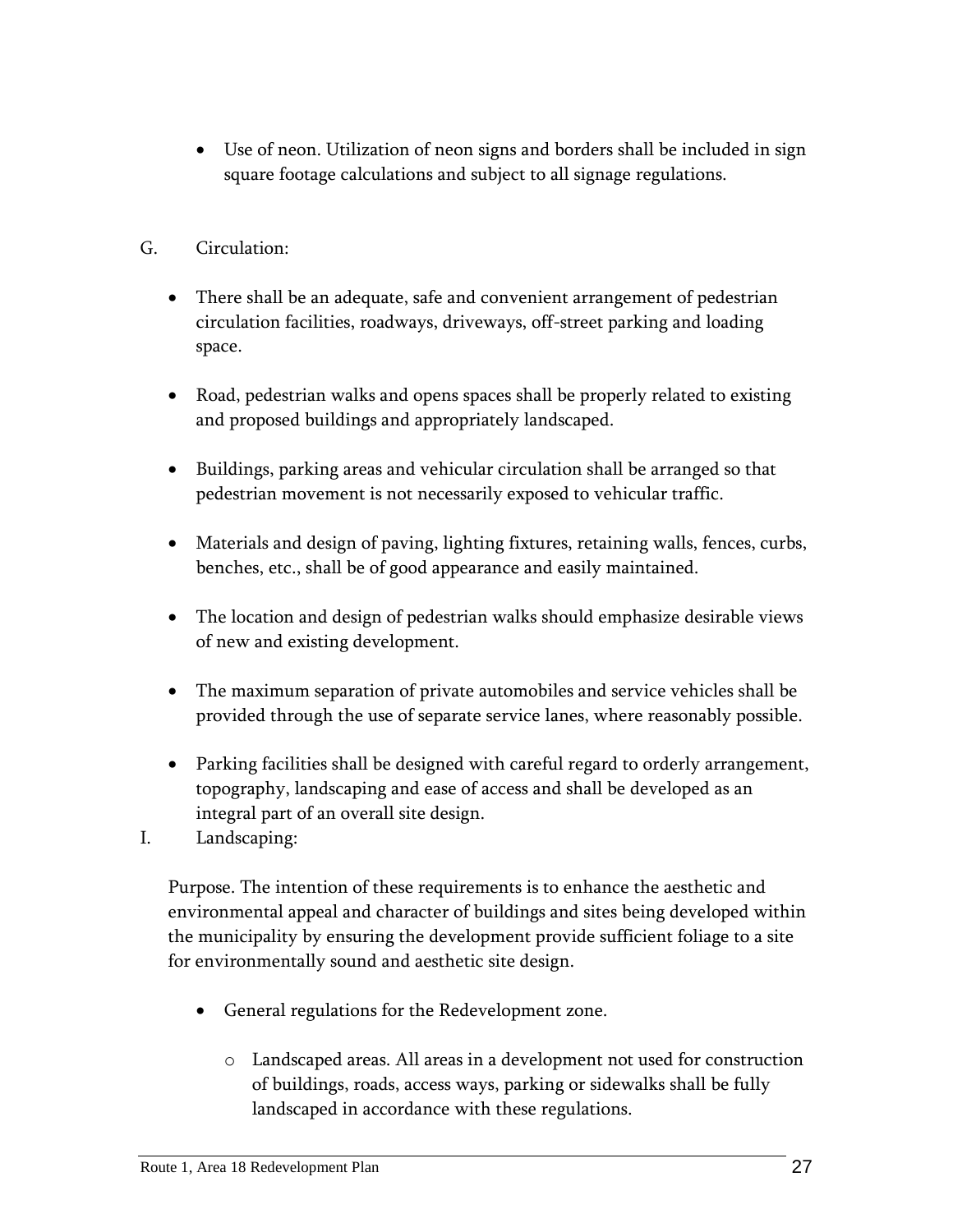- o Site considerations. Natural site features, such as existing trees, streams, rock outcropping, etc., shall be preserved wherever possible. Whenever such natural features are absent or insufficient or have been destroyed during the development of the site, additional new planting of a sufficient size as determined by the municipal agency shall be established to provide environmental protection to beautify the buildings and grounds and to provide privacy, shade and the screening out of objectionable features created on the site.
- o Labeling. All landscape plans shall have a schedule of the Latin and common name, the quantity, the size, spacing and method of planting of each plant material.
- Additional regulations for commercial uses:
	- o A minimum landscaped area of fifteen (15) feet in width shall be provided along all side and rear yard lines and ten (10') feet along all front yard property lines, except in locations between and surrounding driveways where five (5) feet may be permitted.
	- o All buffers and landscaped areas shall be protected from adjacent areas by curbs or concrete, metal or wood bumpers at least six (6) inches in height and securely anchored into the ground.
	- o Service areas, parking areas, transformer compounds and other strictly utilitarian improvements shall be screened as fully as practicable. In general, it is intended that possible objectionable or unsightly features within a given development shall be screened from passing traffic or abutting residential properties.
	- o In the case of repetition of building designs, as in apartment house development, care shall be exercised to avoid monotony in the planting design by introducing sufficient variety in the planting layout to lend interest and aesthetic appeal. By the same token, excessive variety shall be avoided, and all shall be represented as a balanced design with proper accent in the right places.
	- o All street trees and on-site deciduous shade trees shall not be less than three (3) inches in diameter, measured at four (4) feet above the root crown.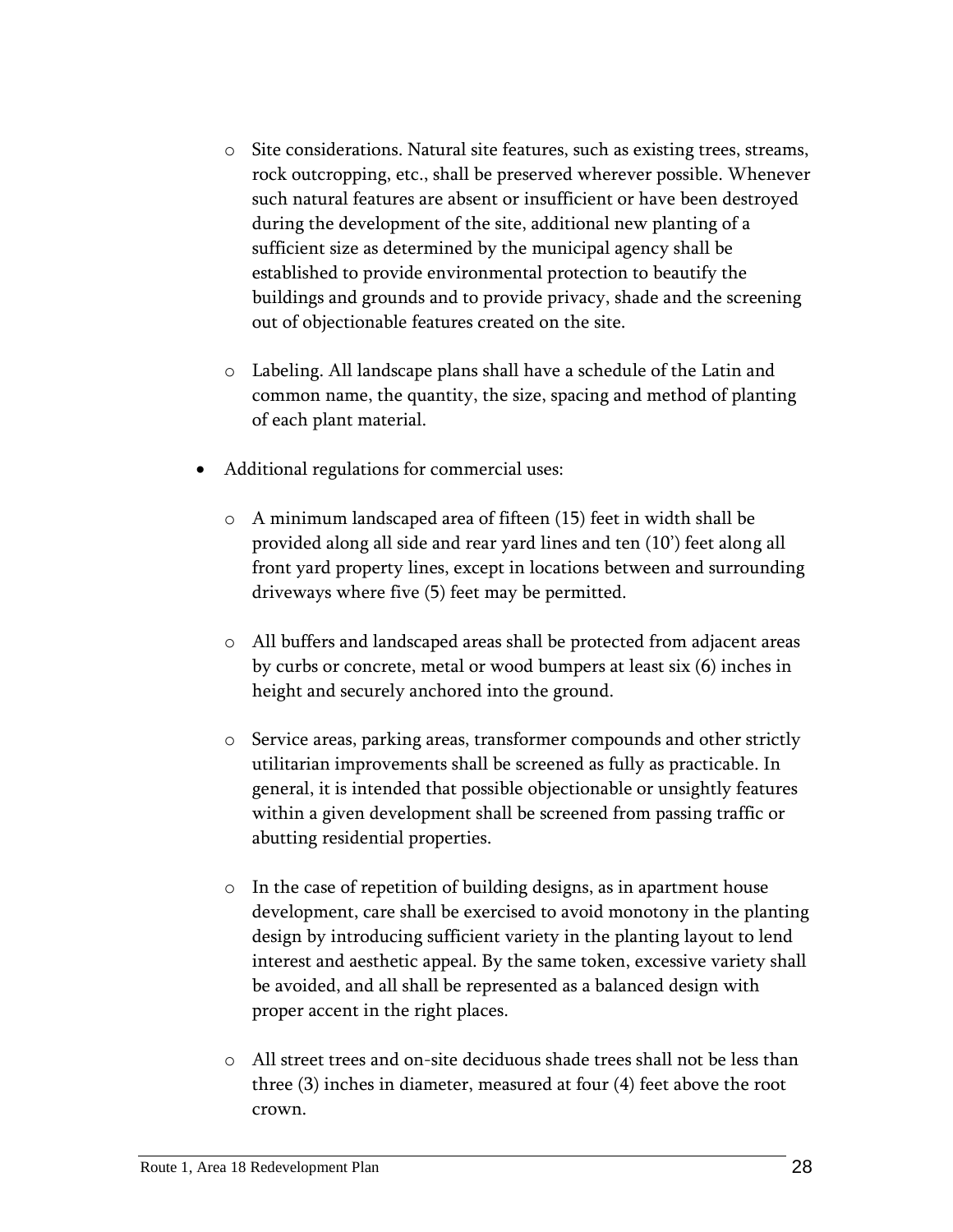- o A satisfactory amount of evergreen plant material (being 7'-8' in height) shall be included in the planting, this to be judged on an individual basis by the municipality.
- o Retaining walls shall not be permitted within buffer areas unless approved as part of the site plan approval.
- o In the redevelopment zone where non-single-family zone lines abut a single-family residential use, a buffer shall be established in the above non-single-family zone as follows: not less than twenty-five (25') feet.
- o A buffer area shall be provided along the perimeter of the site. This buffer area shall be appropriately landscaped so as to generally enhance the appearance of the site. Where the buffer area is adjacent to a residential zone, such buffer area shall not contain roads, driveways, parking areas or signs, and such buffer area shall be appropriately landscaped, except that this limitation of use shall not apply to such buffer zone where a public highway exists between the residential zone and the Redevelopment Zone.
- o Within the twenty-five (25') foot buffer of the Redevelopment Zone to a Single-Family Residential zone/uses, a bermed living wall shall be placed in the vicinity of the property line; at the property line, a soundproof fence or other solid soundproof architectural treatment shall be installed, being a minimum of six (6) feet in height and not greater than height (8) feet in height. On the adjacent residential properties, each owner shall have the right of refusal of placement by the developer of a bermed row of landscaping (i.e. evergreen species) being a minimum of eight (8') feet in height, and planted 8' on center. The developer shall obtain written refusals from residential property owners in order to be exempt from the required placement on those properties.
- Landscape coverage.
	- o Minimum landscape coverage limits for Redevelopment Zone sites shall be: twenty percent (20%).
	- o Landscaped area required. For all uses, a minimum of fifteen percent (15%) of the site shall be devoted to landscaped areas in addition to all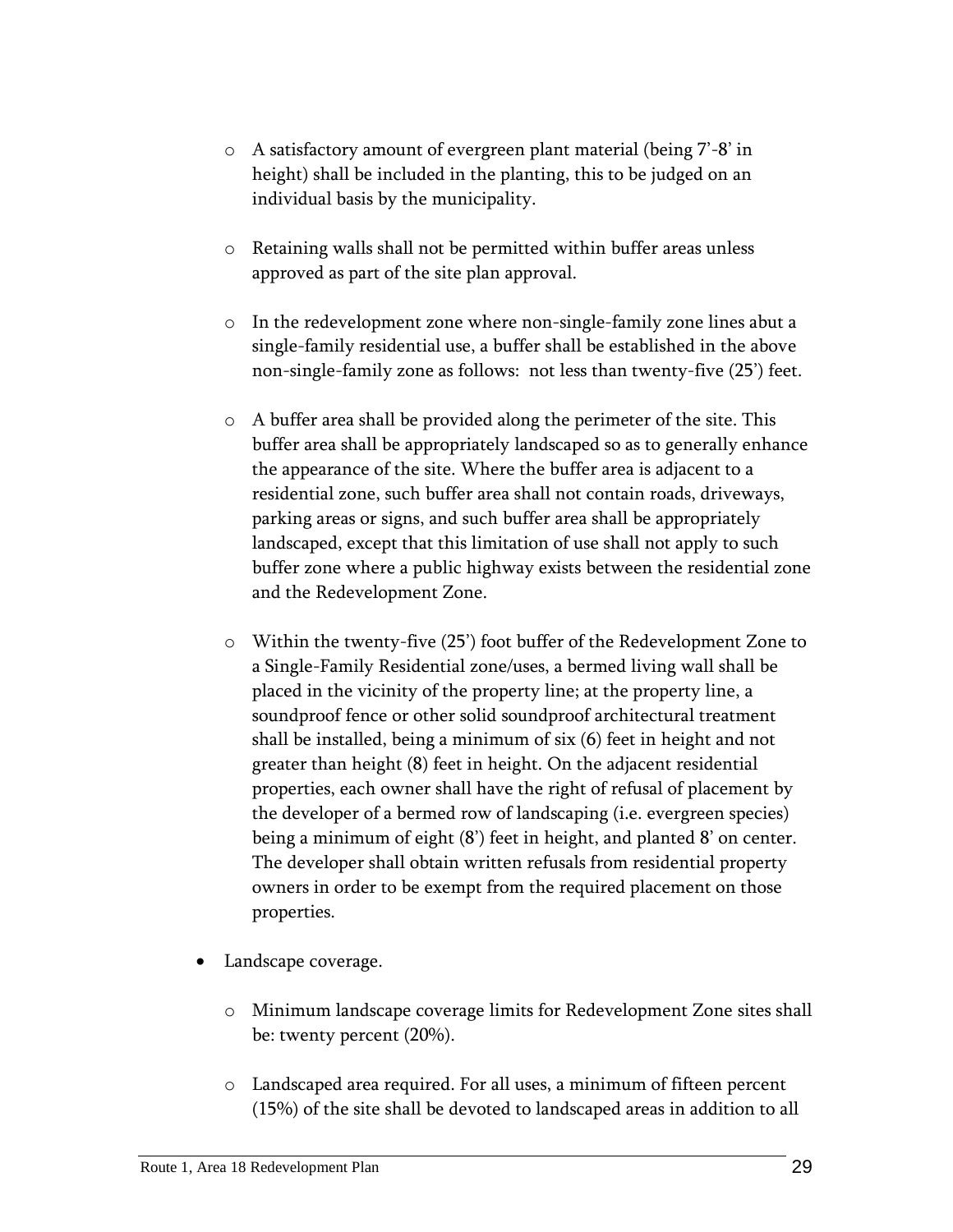required buffers. In calculating the landscaped areas, the areas of plazas, open pedestrian shopping malls, sitting areas, pools and fountains shall be included. For purposes of this subsection, the areas of a paved parking lot shall not be included for purposes of determining the percentage of the site that shall be devoted to landscaped areas. There shall be no landscaping required within the paved parking areas of a parking lot containing one hundred fifty (150) spaces for less. In parking lots containing more than one hundred fifty (150) spaces, landscaping may be allowed within the paved parking areas of the parking lot. The municipal agency shall have the authority to determine the distribution of the landscaping, except that there shall be no landscaping required within the paved parking areas of a parking lot containing one hundred fifty (150) spaces or less.

- o Landscaped areas on or offsite. If design prohibits provision of necessary area at a site, a landscaped pavilion or plaza can be provided in the vicinity of a site. Such proposed transfer requires approval of the Municipal Agency. Every attempt should be made to establish landscaped pavilions and/or pocket parks within the Redevelopment Zone where appropriate both on and off sites of development.
- J. Buffering and Screening:
	- No parking shall be permitted in the buffer.
	- All parking areas shall be landscaped.
	- Any industrial development that abuts any existing residential development or abuts any parcel planned or zoned for housing development shall be screened from view from the housing site using a combination of fencing, plantings and/or berming.
	- Any trees removed in the course of development must be replaced according to Township Ordinance.
	- Any outdoor storage or display of goods, materials and/or equipment shall be screened from view from any public right-of-way and residential uses to the satisfaction of the Planning Board using a combination of fencing, coniferous and deciduous plantings and/or berming.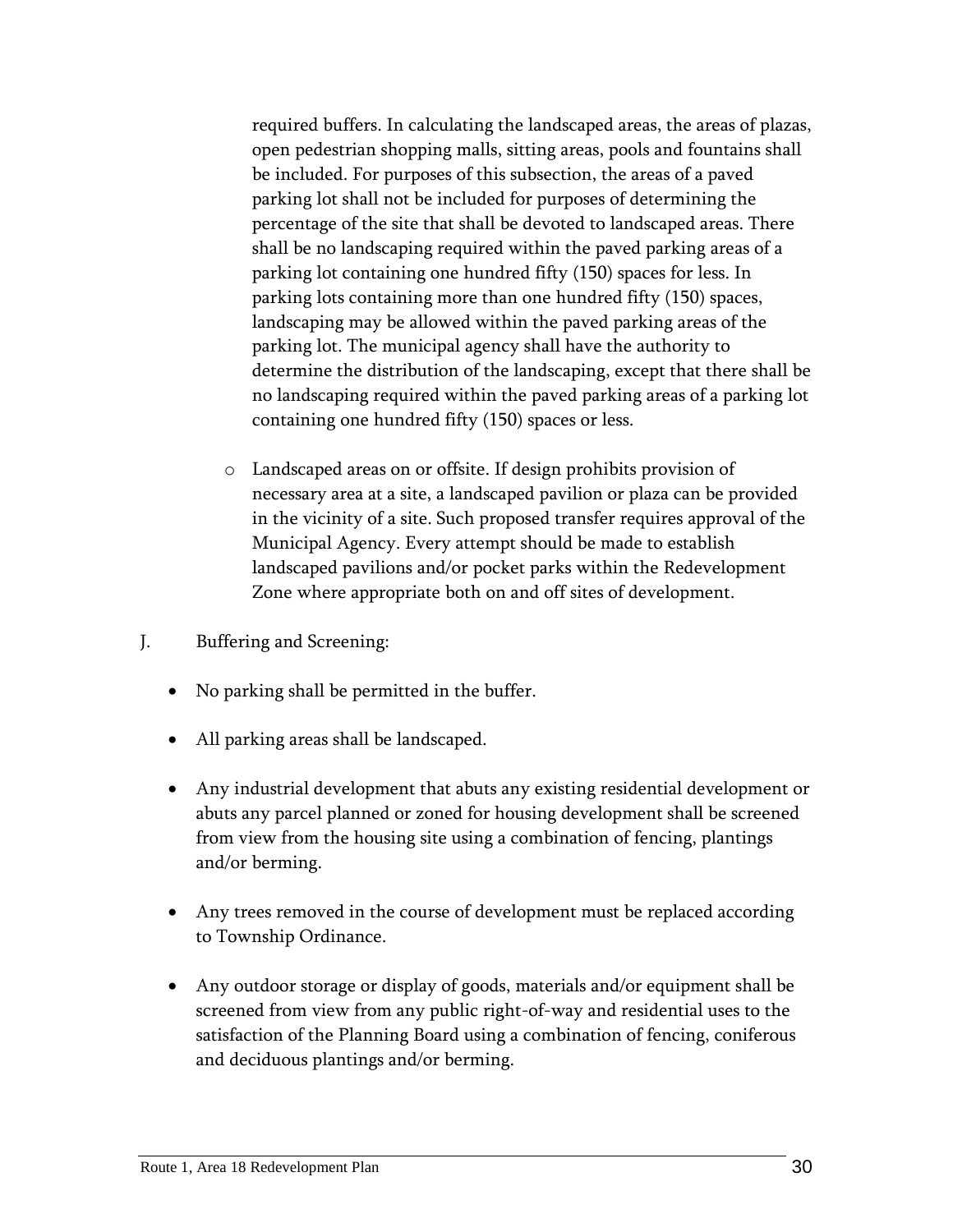- The collection facility area shall at least be enclosed by an opaque block wall or solid wood fence at least six feet in height and landscaped on all street frontages.
- All development shall adhere to the landscaping requirements found the Township Land Use and Development Ordinance.
- K. Lighting:
	- Accent lighting on buildings is encouraged.
	- Lighting shall be shielded to prevent glare on adjacent properties.
	- Exterior light fixtures shall be compatible and relate to the architectural character of the buildings on a site. Site lighting shall be provided at the minimum level to accommodate safe pedestrian and vehicular movements without causing any off-site glare.
	- Parking lot lights shall not exceed 20 feet in height.
- L. Outside Storage:
	- No outside storage of materials, raw or finished, shall be stored in any yard or open area unless as part of site plan review before the Planning Board, the designated Redeveloper/Applicant presents a landscape screening plan that appropriately addresses the Township's aesthetic concerns
	- All outside agency rules and regulations must be complied with, including but not limited to the New Jersey Department of Environmental Protection
- M. Green Buildings:
	- All buildings are encouraged to be LEED-qualified buildings.
	- Sites are encouraged to be designed using sustainable site design practices.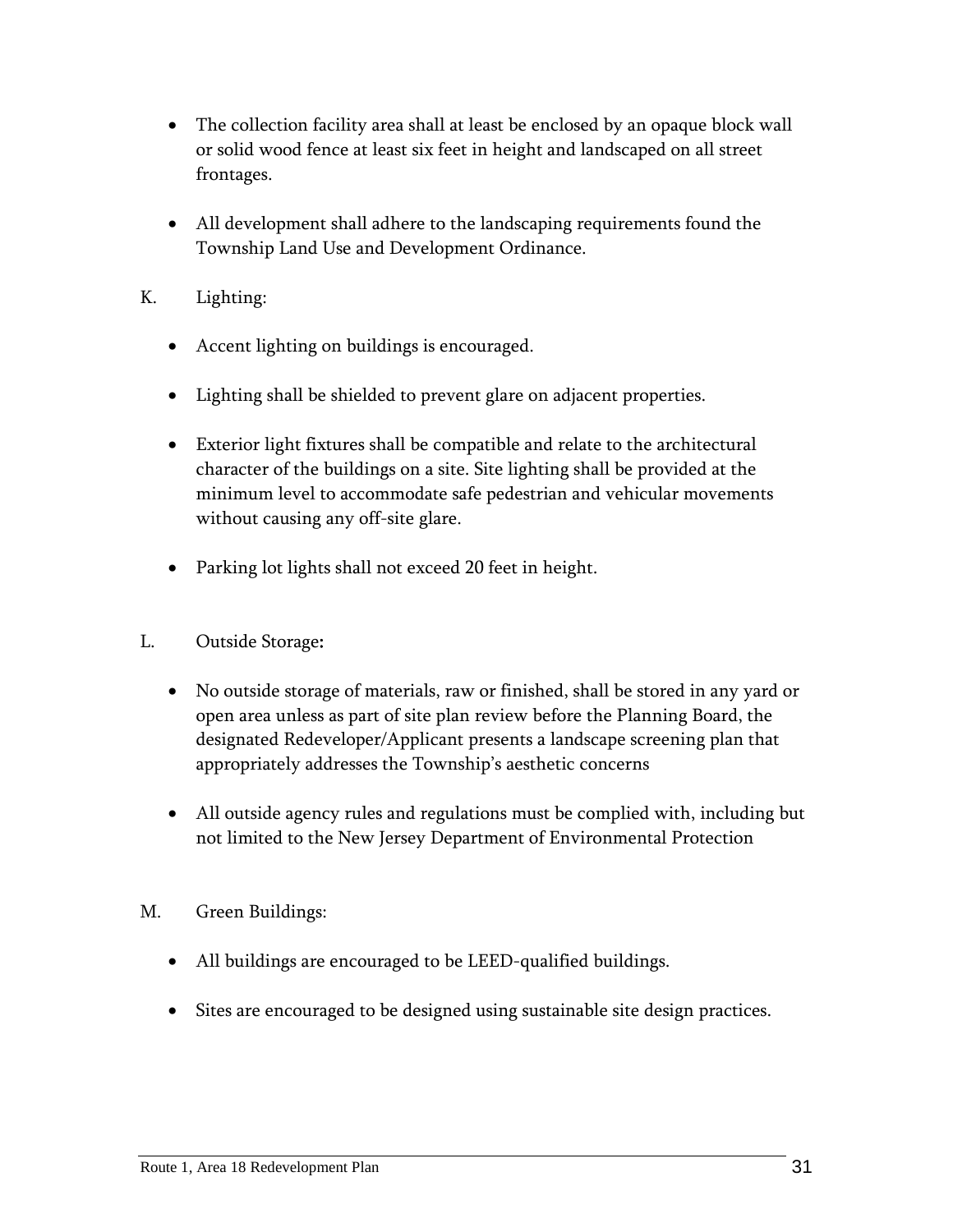#### N. Additional Requirements:

The following businesses must adhere to the following standards:

- Eating establishments (drive-in or fast-food).
	- o One (1) loading space for each establishment.
	- o All other requirements of the zone, including fencing and landscaping, shall apply.
	- o There shall be no access to the rest rooms from the exterior of the building.
	- o There shall be adequate trash receptacles outside the building for the use of patrons.
	- o There shall be frequent collection of debris and trash from outside the building so that trash does not blow off the property or make the subject property unsightly.
	- o The property shall be surrounded on three (3) sides by an eight-foothigh solid architectural fence, set back from the front property line no more than twenty-five (25) feet.
	- o There shall be a trash area completely surrounded by a six-foot-high solid architectural fence with front solid gates. All outside trash shall be stored in this area and shall not be in public view over the fence height. All similar accessory appurtenances, such as propane tanks, shall be similarly enclosed.
- Plant nurseries, nursery stock supplies and sales and garden landscape supplies.
	- o With the exception of the landscape plants, shrubs and trees, all materials shall be contained within a building, except that open storage and sales areas may be maintained in a side or rear yard, provided that such open storage and sales area are contiguous to the building and are encircled by a fence of a design which is homogeneous to the adjacent building and provided approval by the Municipal Agency is granted.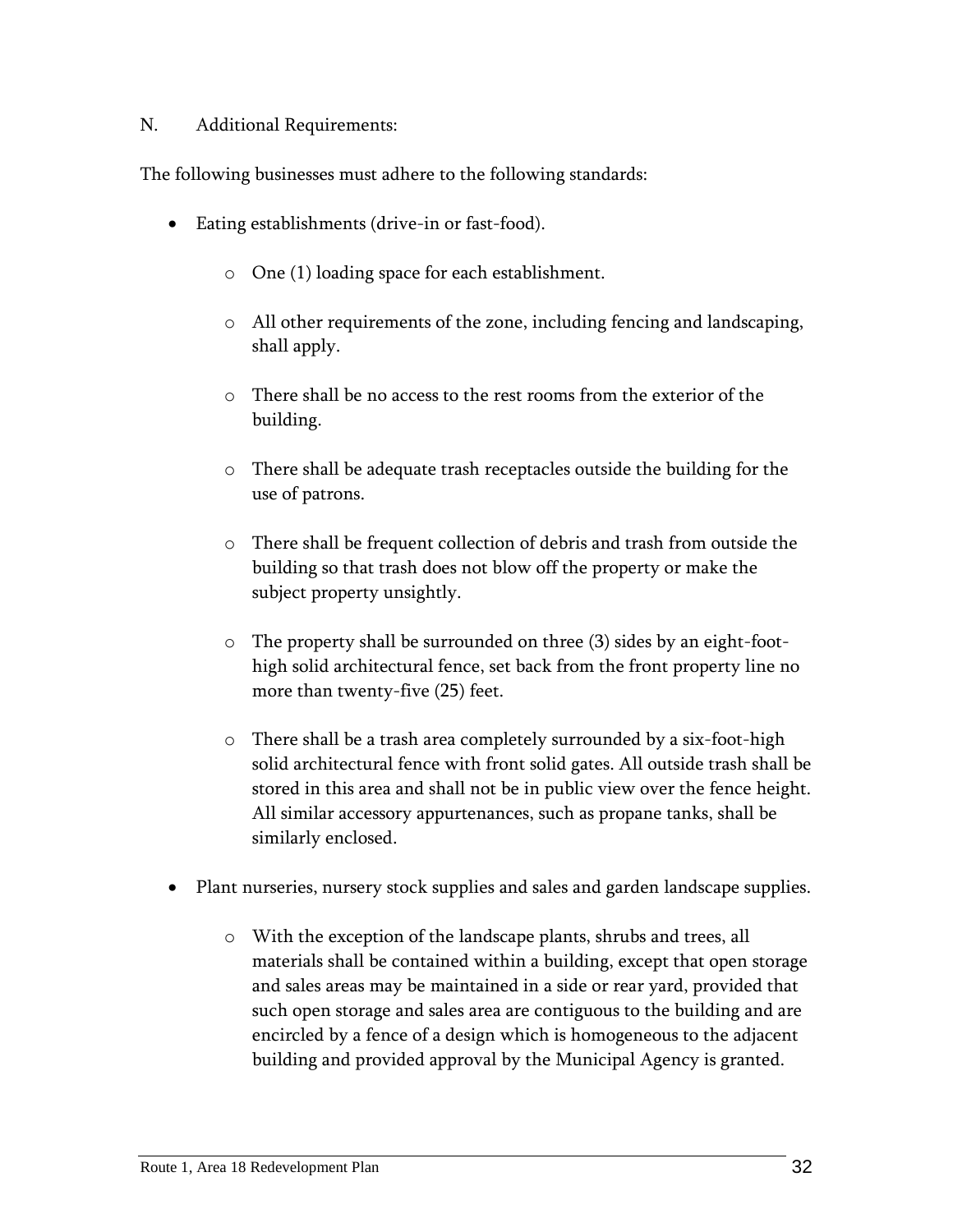- o An eight-foot-high solid fence shall be so designed as to screen all materials and supplies, except plant materials, from public view.
- O. Utilities:
	- Wherever possible, all above ground utilities shall be located underground.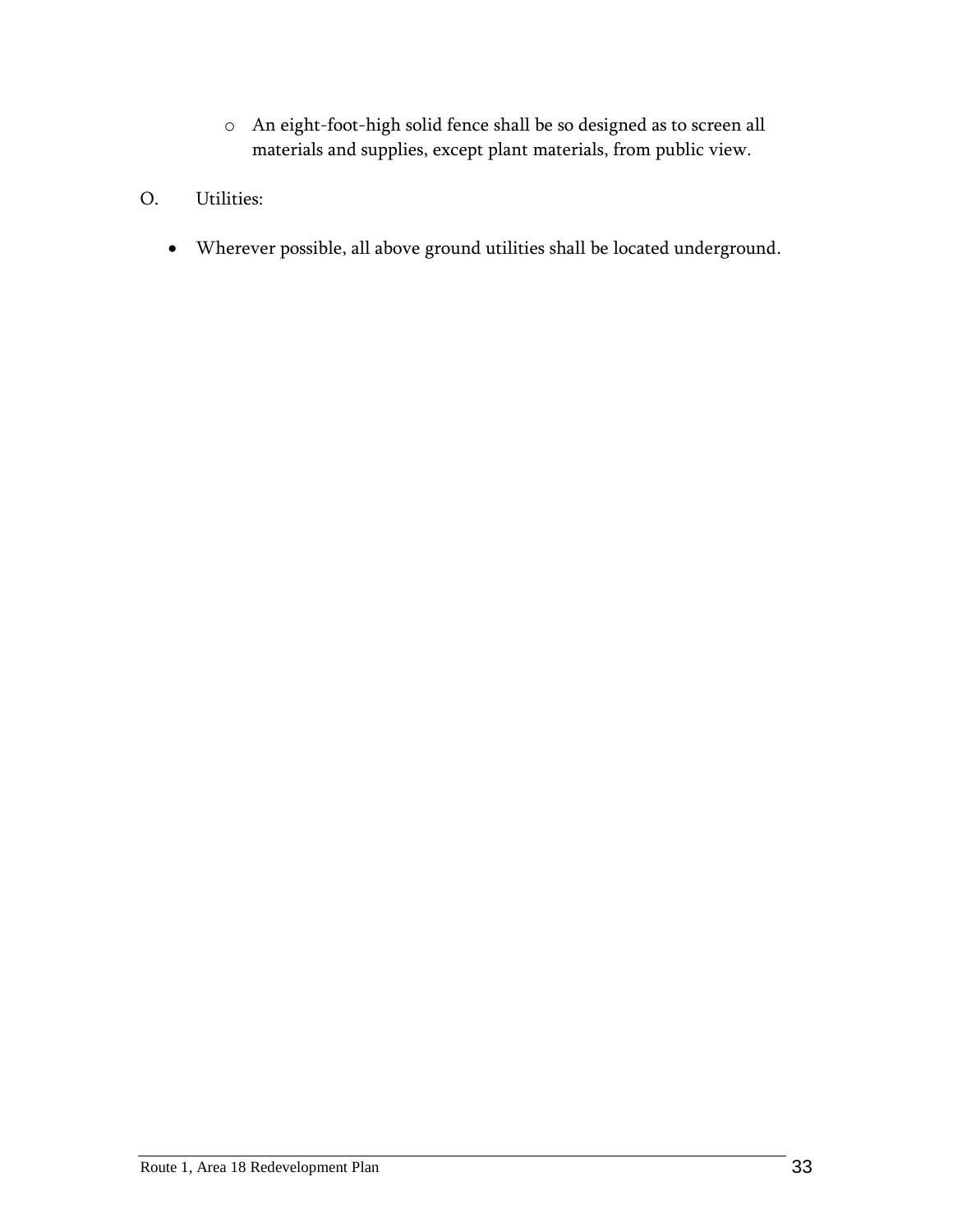# <span id="page-35-0"></span>PLAN RELATIONSHIP WITH OTHER PLANS

#### RELATIONSHIP TO THE TOWNSHIP MASTER PLAN

The Township of Woodbridge's last comprehensive Master Plan was prepared in February 2009. The Master Plan recommended this area be devoted to redevelopment.

The Master Plan adopted the following goals that are relevant to this Plan:

- To expand retail and service activities in appropriate locations to meet the future shopping needs of Township residents;
- To minimize conflicts between residential and non-residential development through appropriate lighting, buffering/landscaping, loading, parking and storage standards;
- To continue attracting premier Retail, Industrial and Office end users to the Township;
- To expand and protect the Township's ratable base through attraction and retention of nationally known and respected companies.

#### MASTER PLANS OF ADJACENT MUNICIPALITIES

The Route 1 Area 18 Redevelopment Area is located in the northwestern portion of Avenel and close to the City of Rahway. However, the redevelopment area does not abut the City of Rahway and is not anticipated to have an adverse impact to the City of Rahway.

#### MIDDLESEX COUNTY PLANS

# Middlesex County Growth Management Strategy

Between 1990 and 1995, Middlesex County prepared phased Growth Management Strategy to address infrastructure need, regional design and growth management strategies. The County was subdivided into four regions. Woodbridge Township is located in the northeast region, as were all neighboring municipalities.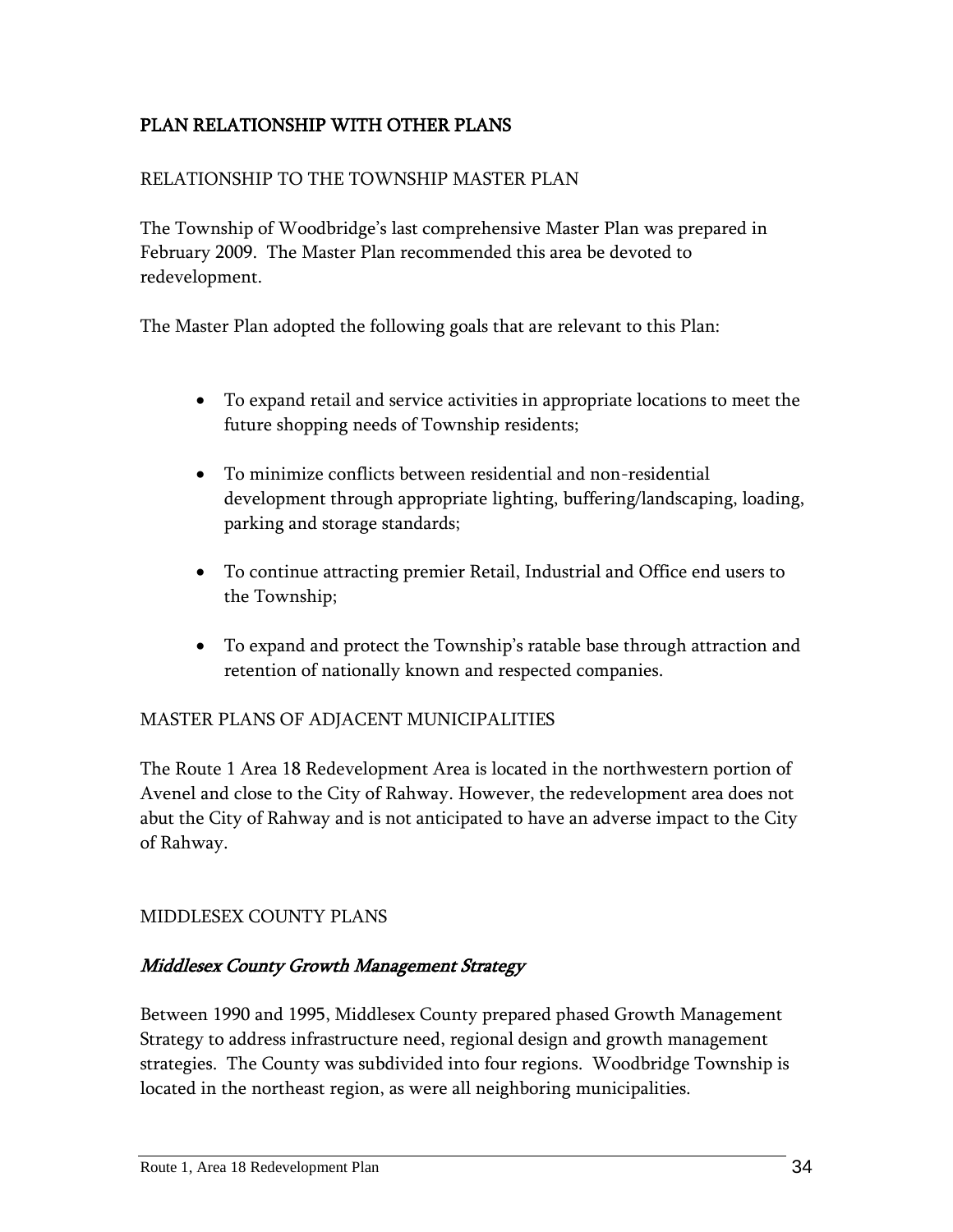Phase I of the plan found that large levels of public & private investment were necessary to maintain infrastructure with the highest cost items being maintenance and improvement to sewers, parks and roads.

Phase II of the plan focused on managing actual growth pertaining to five specific case studies. None of the case studies focused on areas of Woodbridge.

Phase III of the study, three primary recommendations were made as part of the Metropark Case Study:

- Traffic congestion inhibits growth in the area. Access to Metropark is limited by the narrow rail underpasses and New Jersey Transit's parking expansion will place an even greater burden on local roads. Transportation management measures should be implemented intensively for this area;
- The NJ Transit parking deck project includes the construction of space for retail facilities to better serve commuter needs. Additional retail development to serve nearby office workers should be evaluated;
- Growth in this study area is limited by increasingly scarce buildable land and the need for increased sewage capacity in the Township. A stormwater management plan should be developed for the entire South Branch of the Rahway River drainage area in order to determine the most effective stormwater control measures.

This Redevelopment Plan is consistent with the recommendations discussed in the Middlesex County Growth Management Strategy and will serve to offer some of "the retail development" contemplated for neighboring office workers.

# Consistency with Middlesex County Master Plan

The Route 1 Area 18 Redevelopment Plan is generally consistent with the elements of the Middlesex County Master Plan, a document that addresses sprawl and sustainability in the region. The Route 1 Area 18 Redevelopment Plan relates directly to the goals, values and objectives of the Middlesex County Master Plan which aims to:

Make fuller use of existing transportation lines and facilities. The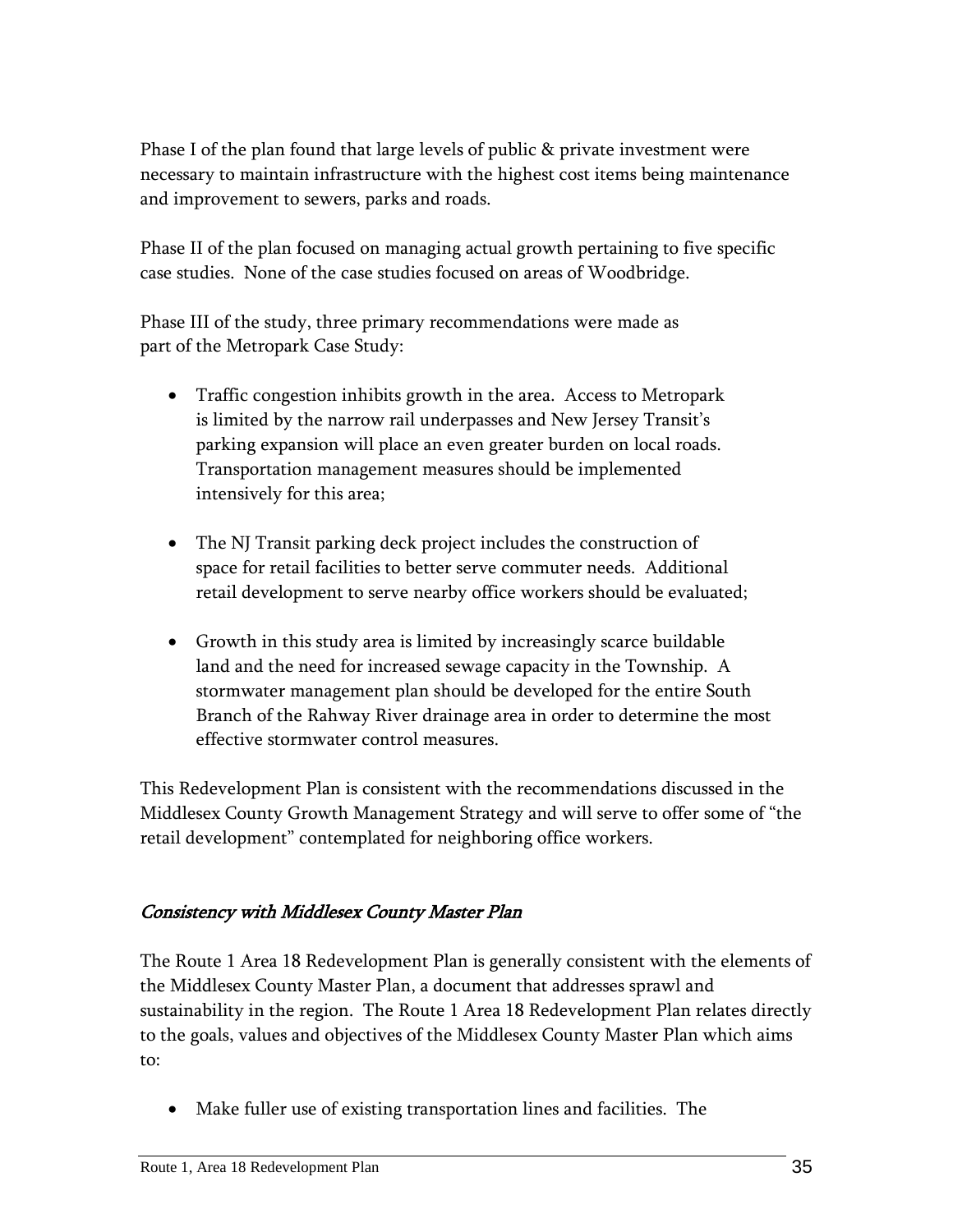County Plan anticipated that public transportation would achieve greater significance as a necessary alternative to the private automobile, with its attendant problems of pollution, energy availability, and congestion;

- Find a more feasible alternative to the present situation of "strip" commercial development found on major roads, and single-family homes on unnecessarily large lots;
- "Cluster" future growth around definable town centers and transportation facilities to include commercial and office employment as well as residential, with land use intensity decreasing as distance from the town center increases.

# New Jersey State Development & Redevelopment Plan

The New Jersey Department of State has been preparing a new State Strategic Plan since 2012. The proposed plan has not been adopted by the State Planning Commission.

The Route 1 Area 18 Redevelopment Plan is consistent and would effectuate the plans and policies of the New Jersey State Development and Redevelopment Plan (SDRP), adopted in 2001. The SDRP is a unique document that guides State-level development and redevelopment policy as well as local and regional planning efforts. This Plan is consistent with the following statewide goals in the SDRP.

- Revitalize the State's cities and towns;
- Promote beneficial economic growth, development and renewal for all residents of New Jersey;
- Protect the environment, prevent and clean up pollution;
- Provide adequate public facilities and services at a reasonable cost;
- Preserve and enhance areas with historic, cultural, scenic, open space, and recreational value;
- Ensure sound and integrated planning and implementation statewide.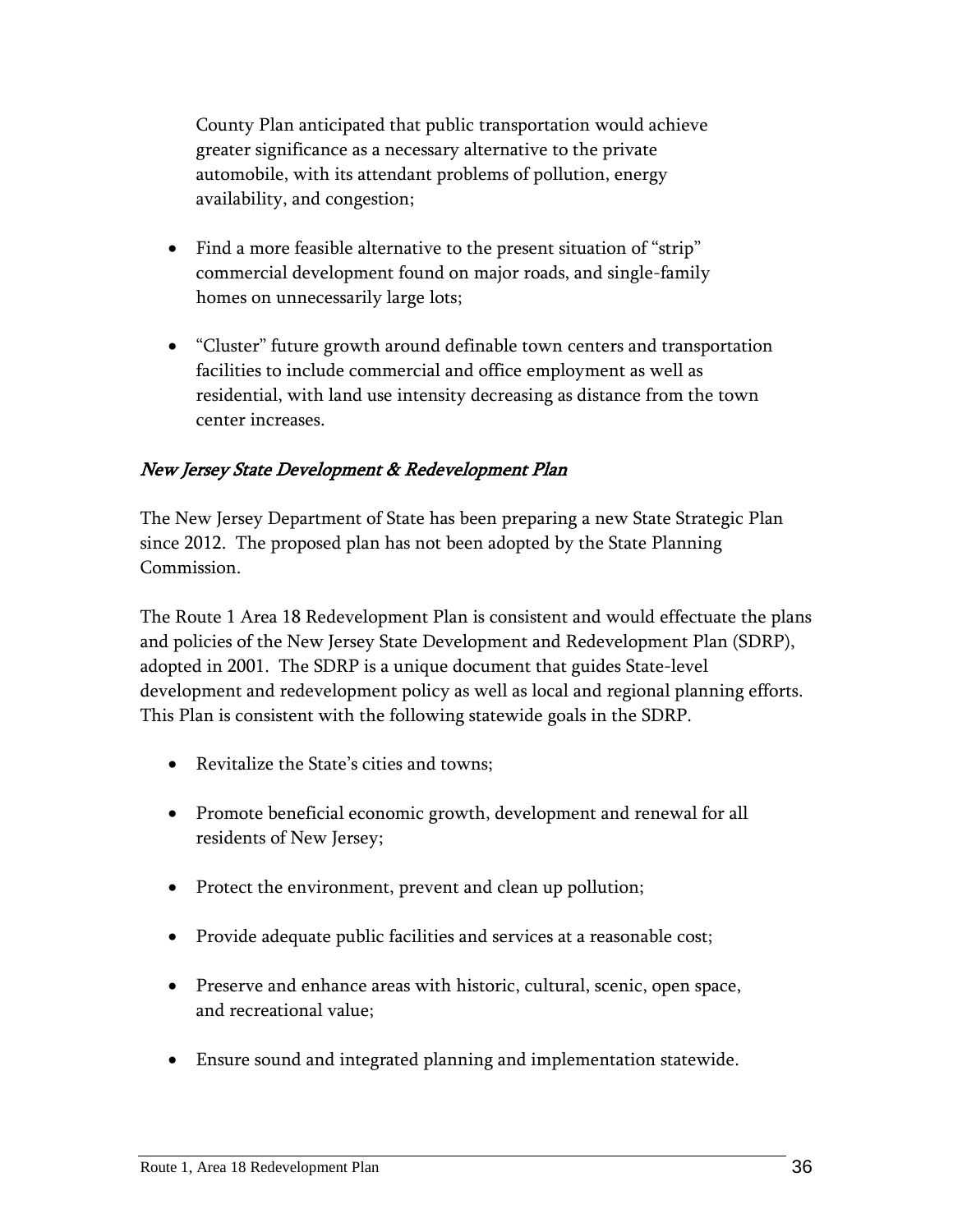The SDRP also includes a State Plan Policy Map, which divides the state into regions, known as Planning Areas, and includes specific goals for each area. The Policy Map also identifies "Centers", locations into which development is to be directed, "Environs," areas to be protected from future growth. The Township of Woodbridge falls in the 'Metropolitan Planning Area' (PA1). The State Plan recognizes that all communities in this planning area are essentially fully developed; hence much of the change in land uses will occur as redevelopment.

The State Plan's planning objectives for the 'Metropolitan Planning Area' includes:

- Providing for much of the state's future redevelopment;
- Revitalizing cities and towns;
- Redesigning areas of sprawl;
- Protecting the character of existing stable communities.

This Plan will serve to meet each of these goals for the designated area.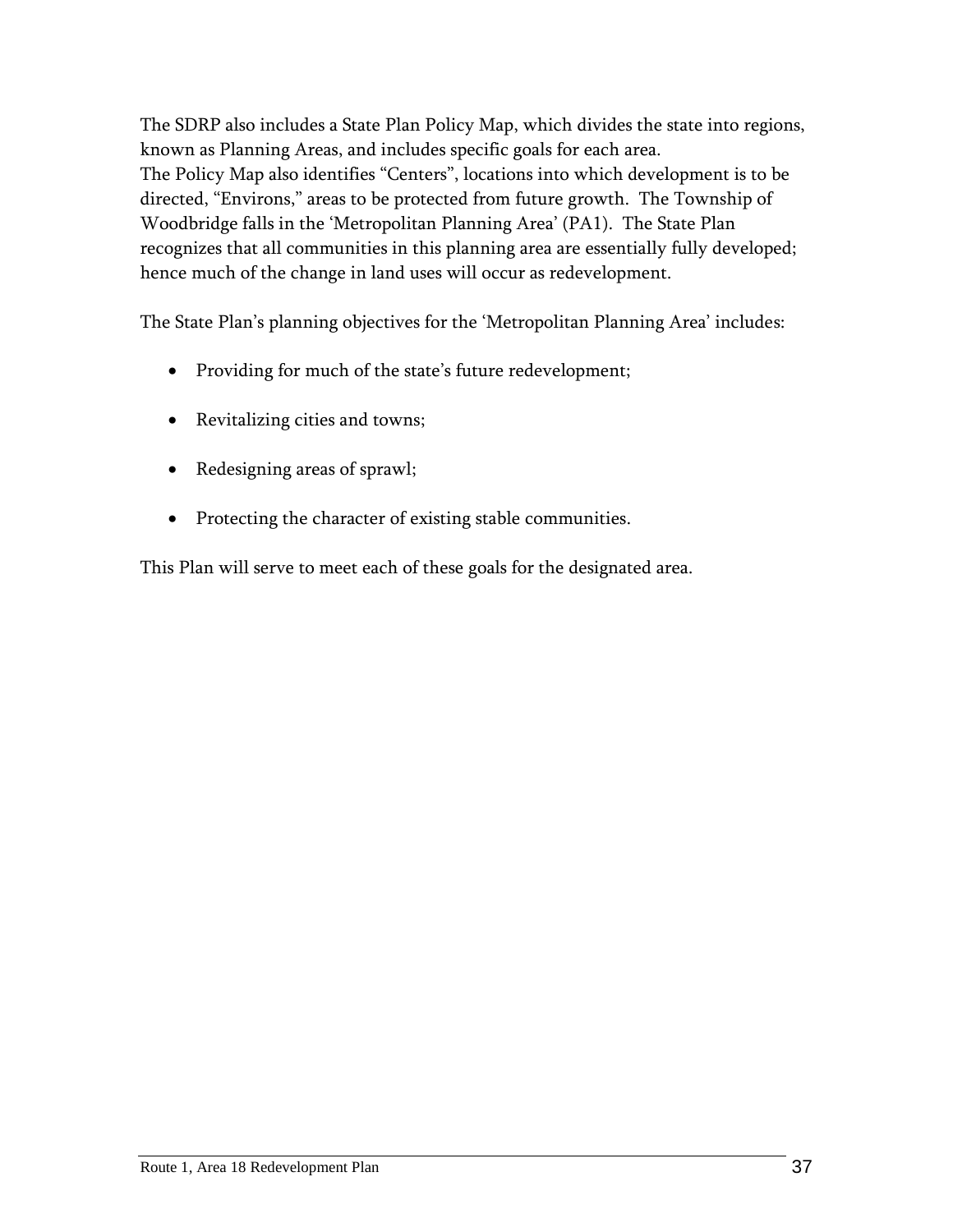# <span id="page-39-0"></span>IMPLEMENTATION OF THE REDEVELOPMENT PLAN

#### REDEVELOPMENT ENTITY

The Woodbridge Township Redevelopment Agency will serve as the Redevelopment Entity.

Phasing:

- Projects may be developed in phases;
- The phasing may include phased start and completion dates among the various land use components, as well as internal phasing schedules within sections, subject to specific provisions in the redevelopment agreement.

#### SELECTION OF DESIGNATED DEVELOPERS

Potential redevelopers will be required to submit to the Redevelopment Entity for review and approval prior to the designation of a redeveloper(s) at a minimum:

- Financial responsibility and capability;
- Estimated development cost;
- Estimated time schedule;
- Conceptual site plans including elevations;
- Fiscal impact analysis.

#### APPOINTMENT OF A DESIGNATED REDEVELOPER

The Redevelopment Entity may select one or more redevelopers to participate in the implementation of the Redevelopment Plan.

As part of the process to be designated a redeveloper, the Redevelopment Entity will negotiate a formal Redevelopment Agreement.

Designation of a Redeveloper(s) by the Redevelopment Entity shall be subject to the execution of an appropriate Redevelopment Agreement.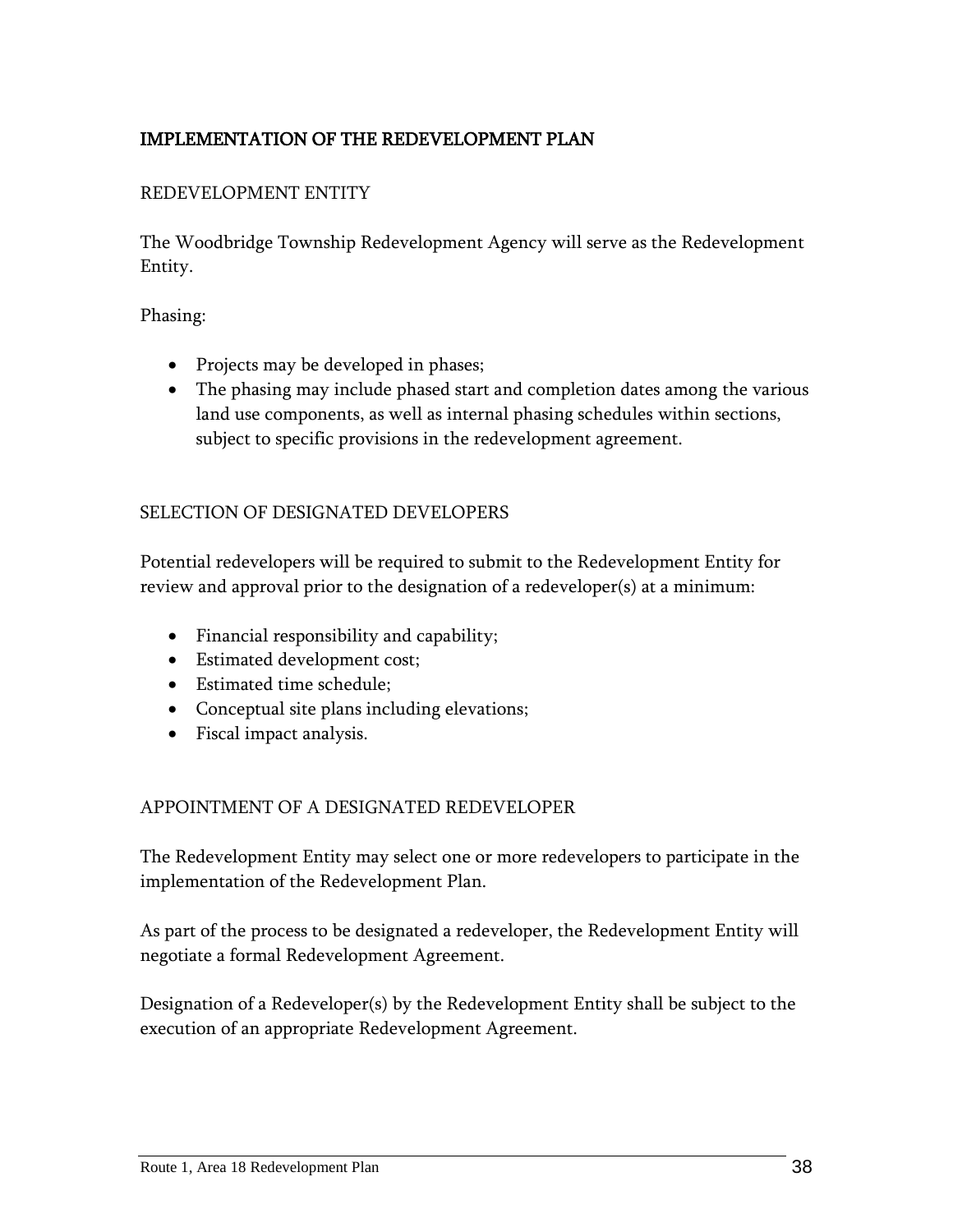#### PROPERTIES AND PROPERTY INTERESTS SUBJECT TO EMINENT DOMAIN

New Jersey Law provides the Woodbridge Township and the Woodbridge Redevelopment Agency with the power to acquire properties for the purpose of redevelopment. It may be necessary for the Township or the Redevelopment Agency to exercise its power of eminent domain on behalf of a redeveloper or redevelopers. Accordingly the Town is hereby authorized to acquire any or all of the real property set forth below in Table No. 1 by contribution, gift, grant, bequest, purchase, exchange, condemnation, or otherwise as it may deem necessary or proper for the purpose of implementing this Redevelopment Plan.

#### Table No. 1: Properties Subject to Acquisition

| <b>Block</b> | Lot |
|--------------|-----|
| 821          | 14  |

Properties listed in Table No. 2 are not subject to acquisition by the Town or the Redevelopment Agency.

|  | Table No. 2: Properties Not Subject to Acquisition |  |
|--|----------------------------------------------------|--|
|  |                                                    |  |

| Block | Lot |  |
|-------|-----|--|
| 821   | 8   |  |
| 821   | 10  |  |
| 821   | 12  |  |
| 821   | 24  |  |
| 821   | 26  |  |

#### CONDITIONS IN REDEVELOPMENT AGREEMENT(S)

Each Redevelopment Agreement will be contingent upon the following conditions, restrictions, and/or requirements.

1. Each Redevelopment Agreement will incorporate the pertinent aspects of the selected redeveloper's proposal and will address financial considerations, planning, phasing, development and such other issues as deemed appropriate and/or as required according to state law in order to implement the Redevelopment Plan.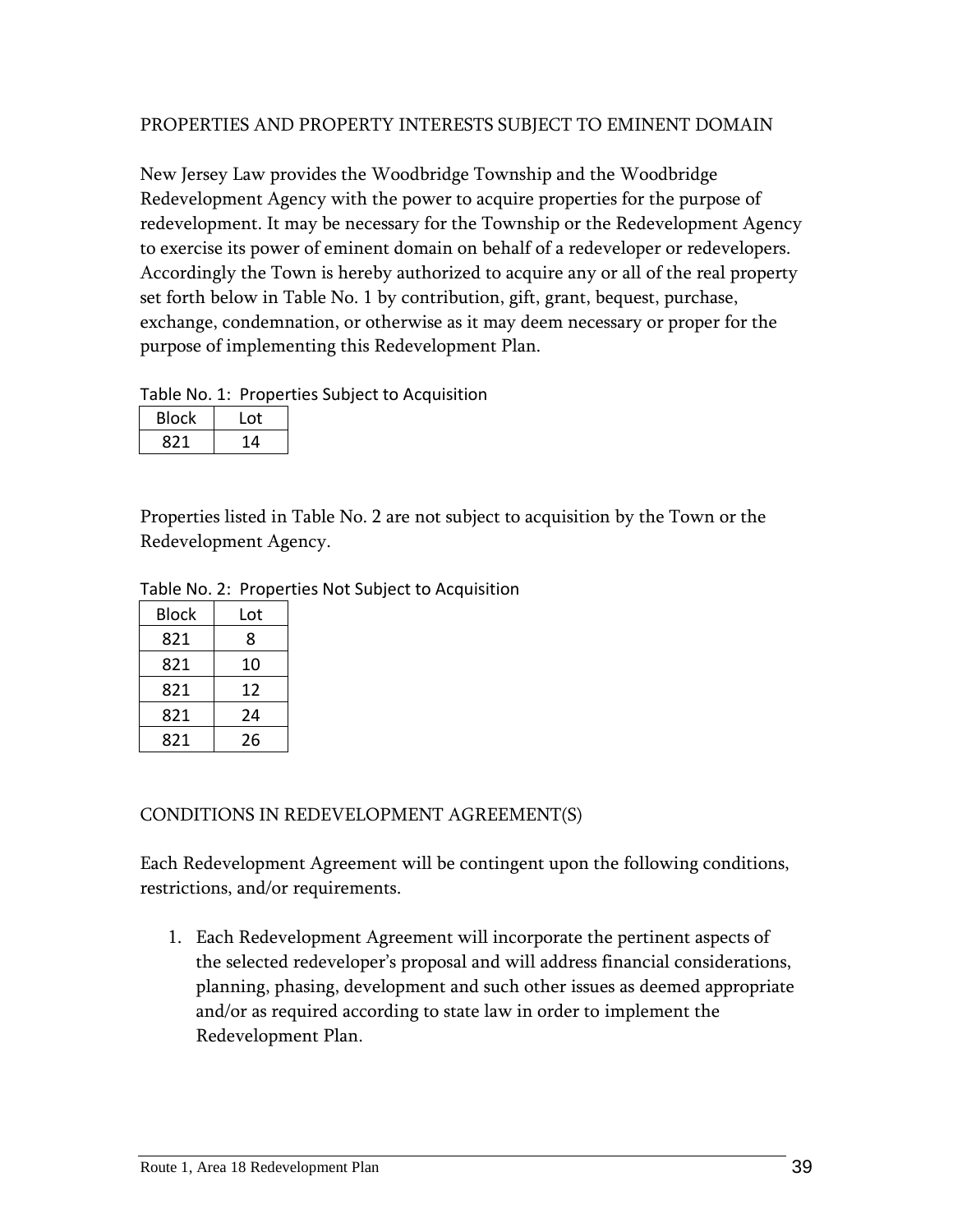- 2. A designated redeveloper will be obligated to complete on-site improvements as approved, together with any specified off-site improvements, as may be required in accordance with the Redevelopment Plan and the Redevelopment Agreement.
- 3. Any necessary deed of conveyance shall include a restriction that the designated redeveloper and his successors or assigns shall devote land to the uses specified in the designated redeveloper's final plan and shall not devote such land to any other uses.
- 4. No designated redeveloper will be permitted to dispose of property until the issuance of the Certificate of Completion, unless the prior written consent of the Redevelopment Agency has been obtained.
- 5. No covenant, agreement, lease, conveyance, or other instrument shall be effective or executed by the Township of Woodbridge and the Redevelopment Entity or by the purchasers or lessees from them, or by any successors in interest of such purchasers or lessees, by which land in the Redevelopment Area is restricted as to sale, lease, or occupancy upon the basis of race, color, creed, religion, ancestry, national origin, sex, or marital status.
- 6. The Redeveloper(s) shall pay to the Redevelopment Entity an application fee for consideration of redeveloper as a designated redeveloper and will fund an escrow for the Agency's costs in implementing redevelopment.
- 7. The Redevelopment Entity and the Township of Woodbridge reserve the the right to terminate any Redevelopment Agreement with a designated redeveloper subject to the terms and conditions of the Redevelopment Agreement.

# DEVELOPMENT REVIEW

No application for development or redevelopment in the area may be filed with the Planning Board until such time as the applicant has applied for and received a designation as redeveloper from the Redevelopment Entity and has executed a Redevelopment Agreement with the Redevelopment Entity providing for the proposed application. In addition to any requirements of the Agency, major preliminary and/or Final Site Plans and/or subdivisions, with details sufficient to comply with the Municipal Land Use Law and Local Ordinance, shall be submitted